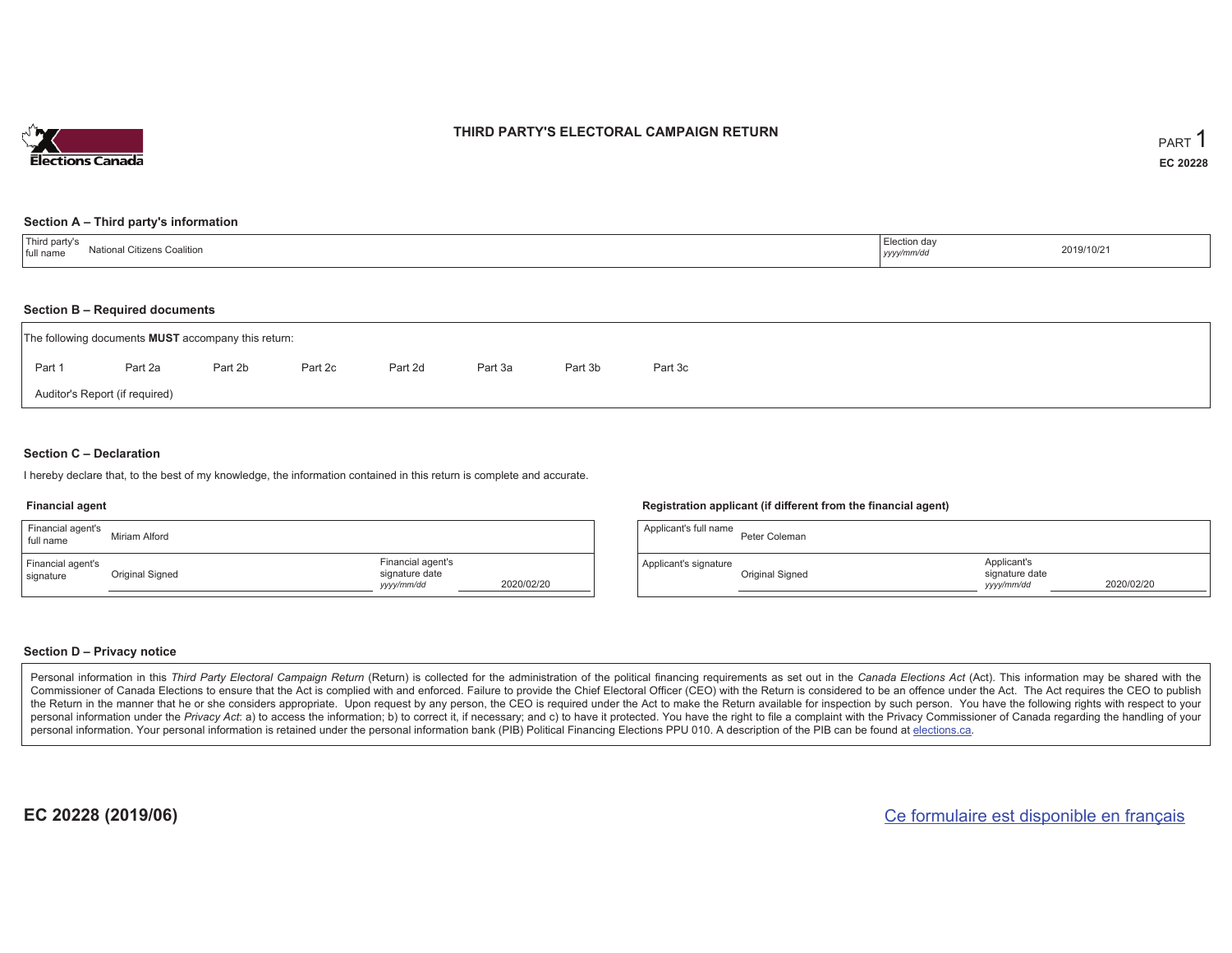

| No.            | Full name         | <b>Street</b><br>no.                                                           | <b>Street</b> | Apt. | City                  | Prov./<br>Terr. | Postal<br>code | Date<br>received<br>yyyy/mm/dd                                                    | Individual | <b>Business /</b><br>Commercial<br>organization | Government | Trade union | Corporation<br>without share<br>capital | Unincorporated<br>organization or<br>association |
|----------------|-------------------|--------------------------------------------------------------------------------|---------------|------|-----------------------|-----------------|----------------|-----------------------------------------------------------------------------------|------------|-------------------------------------------------|------------|-------------|-----------------------------------------|--------------------------------------------------|
|                |                   |                                                                                |               |      |                       |                 |                |                                                                                   | \$         | s.                                              | -\$        | -\$         | \$                                      | \$                                               |
|                | Marvin Kehler     |                                                                                |               |      | Abbotsford            | BC              | <b>V2T 1X1</b> | 2019/06/10                                                                        | 500.00     |                                                 |            |             |                                         |                                                  |
| $\overline{2}$ | Rick Balbi        |                                                                                |               |      | Calgary               | AB              | <b>T2H 0G4</b> | 2019/06/11                                                                        | 2,000.00   |                                                 |            |             |                                         |                                                  |
| $\mathbf{3}$   | Magda Keith       |                                                                                |               |      | Chilliwack            | BC              | <b>V2R 0K7</b> | 2019/06/12                                                                        | 1,000.00   |                                                 |            |             |                                         |                                                  |
| $\overline{4}$ | Andreas Schwartze |                                                                                |               |      | Mississauga           | ON              | <b>L5G 4S2</b> | 2019/06/12                                                                        | 600.00     |                                                 |            |             |                                         |                                                  |
| 5              | Brian Otto        |                                                                                |               |      | Warner                | AB              | <b>T0K 2L0</b> | 2019/06/13                                                                        | 300.00     |                                                 |            |             |                                         |                                                  |
| 6              | Victor Walls      |                                                                                |               |      | Red Deer              | AB              | T4P 1A7        | 2019/06/13                                                                        | 3,500.00   |                                                 |            |             |                                         |                                                  |
| $\overline{7}$ | Reid Hannan       |                                                                                |               |      | Victoria              | BC              | V8Z 7J1        | 2019/06/17                                                                        | 300.00     |                                                 |            |             |                                         |                                                  |
|                | 8 Peter Dalglish  |                                                                                |               |      | Toronto               | ON              | M4W 1Y3        | 2019/06/17                                                                        | 1,000.00   |                                                 |            |             |                                         |                                                  |
|                | 9 Bryan Haryott   |                                                                                |               |      | Etobicoke             | ON              | <b>M9W 6H6</b> | 2019/06/19                                                                        | 1,000.00   |                                                 |            |             |                                         |                                                  |
|                | 10 Greg Wilson    |                                                                                |               |      | Dryden                | ON              | <b>P8N 2Z6</b> | 2019/06/28                                                                        | 300.00     |                                                 |            |             |                                         |                                                  |
|                | 11 George Frobeen |                                                                                |               |      | Victoria              | BC              | V8P 3G1        | 2019/06/28                                                                        | 300.00     |                                                 |            |             |                                         |                                                  |
|                | 12 Lynn Thacker   |                                                                                |               |      | Bow Island            | AB              | <b>T0K 0G0</b> | 2019/06/28                                                                        | 300.00     |                                                 |            |             |                                         |                                                  |
|                | 13 Brian Butler   |                                                                                |               |      | Saanichton            | BC              | <b>V8M 2C5</b> | 2019/07/02                                                                        | 1,000.00   |                                                 |            |             |                                         |                                                  |
|                | 14 F. William Say |                                                                                |               |      | <b>West Vancouver</b> | <b>BC</b>       | <b>V7S 4W1</b> | 2019/07/02                                                                        | 300.00     |                                                 |            |             |                                         |                                                  |
|                |                   |                                                                                |               |      |                       |                 |                | Totals carried forward from previous page \$                                      |            |                                                 |            |             |                                         |                                                  |
|                |                   | Total amount of monetary contributions by contributors who gave over \$200 (A) | 12,400.00     |      |                       |                 |                |                                                                                   |            |                                                 |            |             |                                         |                                                  |
|                |                   | Number of contributors who gave over \$200                                     |               |      |                       |                 |                |                                                                                   |            |                                                 |            |             |                                         |                                                  |
|                |                   |                                                                                |               |      |                       |                 |                | Total amount of monetary contributions by contributors who gave \$200 or less (B) |            |                                                 |            |             |                                         |                                                  |
|                |                   | Number of contributors who gave \$200 or less                                  |               |      |                       |                 |                |                                                                                   |            |                                                 |            |             |                                         |                                                  |
|                |                   |                                                                                |               |      |                       |                 |                | Total amount of all monetary contributions (A+B)                                  |            |                                                 |            |             |                                         |                                                  |
|                |                   |                                                                                |               |      |                       |                 |                | Number of contributors who gave monetary contributions                            |            |                                                 |            |             |                                         |                                                  |

| Third<br>Coalition<br>  part<br>$1 \times 2$ | $\sim$<br>ua<br>2019/10/2<br>mmvu<br>, , , , , , , | Page |
|----------------------------------------------|----------------------------------------------------|------|
|----------------------------------------------|----------------------------------------------------|------|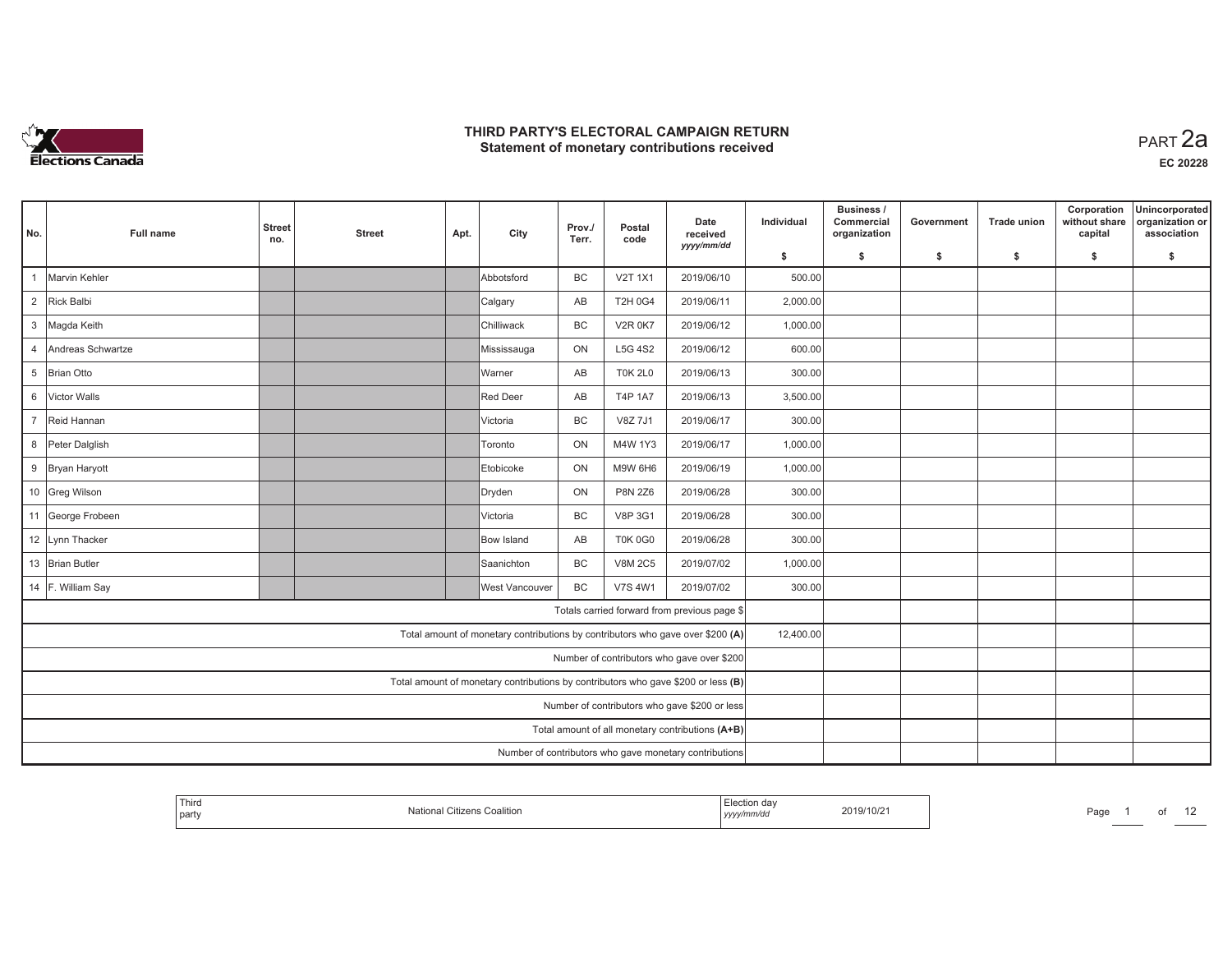

| No. | Full name                                    | <b>Street</b><br>no.                                                              | <b>Street</b> | Apt. | City            | Prov./<br>Terr.        | Postal<br>code                                         | Date<br>received<br>yyyy/mm/dd | Individual | Business /<br>Commercial<br>organization | Government | <b>Trade union</b> | Corporation<br>without share<br>capital | Unincorporated<br>organization or<br>association |
|-----|----------------------------------------------|-----------------------------------------------------------------------------------|---------------|------|-----------------|------------------------|--------------------------------------------------------|--------------------------------|------------|------------------------------------------|------------|--------------------|-----------------------------------------|--------------------------------------------------|
|     |                                              |                                                                                   |               |      |                 |                        |                                                        |                                | \$         | s.                                       | \$         | -\$                | \$                                      | \$                                               |
|     | 15 Uwe Storjohann                            |                                                                                   |               |      | Scotland        | ON                     | NOE 1R0                                                | 2019/07/02                     | 500.00     |                                          |            |                    |                                         |                                                  |
|     | 16 Larry Fisher                              |                                                                                   |               |      | Surrey          | <b>BC</b>              | <b>V3V 0C6</b>                                         | 2019/07/02                     | 1,000.00   |                                          |            |                    |                                         |                                                  |
|     | 17 Kenneth Copland                           |                                                                                   |               |      | Etobicoke       | ON                     | M8V 3W9                                                | 2019/07/08                     | 300.00     |                                          |            |                    |                                         |                                                  |
|     | 18 Ken Giles                                 |                                                                                   |               |      | London          | ON                     | <b>N6A 5S1</b>                                         | 2019/07/11                     | 300.00     |                                          |            |                    |                                         |                                                  |
|     | 19 Henry Hamm                                |                                                                                   |               |      | Morden          | <b>MB</b>              | R6M 1B1                                                | 2019/07/15                     | 500.00     |                                          |            |                    |                                         |                                                  |
|     | 20 John Forgeron                             |                                                                                   |               |      | Rocky View Cour | $\mathsf{A}\mathsf{B}$ | T1X 0V9                                                | 2019/07/15                     | 1,000.00   |                                          |            |                    |                                         |                                                  |
|     | 21 Mitchell Nutting                          |                                                                                   |               |      | Calgary         | AB                     | T2Z 2J4                                                | 2019/07/15                     | 1,000.00   |                                          |            |                    |                                         |                                                  |
|     | 22 Harold Ramsay                             |                                                                                   |               |      | Calgary         | AB                     | <b>T3H 4V2</b>                                         | 2019/07/15                     | 250.00     |                                          |            |                    |                                         |                                                  |
|     | 23 Reinhard Lohmann                          |                                                                                   |               |      | London          | ON                     | <b>N6A 3A9</b>                                         | 2019/07/15                     | 250.00     |                                          |            |                    |                                         |                                                  |
|     | 24 Warren Bernard                            |                                                                                   |               |      | Tofino          | BC                     | <b>V0R 3Z0</b>                                         | 2019/07/16                     | 250.00     |                                          |            |                    |                                         |                                                  |
|     | 25 Reg Kendrick                              |                                                                                   |               |      | Brockville      | ON                     | <b>K6V 6E8</b>                                         | 2019/07/16                     | 250.00     |                                          |            |                    |                                         |                                                  |
|     | 26 Brent Alger                               |                                                                                   |               |      | Sherwood Park   | AB                     | T8A 6M8                                                | 2019/07/16                     | 250.00     |                                          |            |                    |                                         |                                                  |
|     | 27 James Martin                              |                                                                                   |               |      | Christina Lake  | BC                     | <b>V0H 1E0</b>                                         | 2019/07/17                     | 500.00     |                                          |            |                    |                                         |                                                  |
|     | 28 Bonnie Thomas                             |                                                                                   |               |      | Langley         | <b>BC</b>              | V3A 7Z1                                                | 2019/07/18                     | 1,500.00   |                                          |            |                    |                                         |                                                  |
|     | Totals carried forward from previous page \$ |                                                                                   |               |      |                 |                        |                                                        |                                |            |                                          |            |                    |                                         |                                                  |
|     |                                              | Total amount of monetary contributions by contributors who gave over \$200 (A)    | 7,850.00      |      |                 |                        |                                                        |                                |            |                                          |            |                    |                                         |                                                  |
|     |                                              | Number of contributors who gave over \$200                                        | 28            |      |                 |                        |                                                        |                                |            |                                          |            |                    |                                         |                                                  |
|     |                                              | Total amount of monetary contributions by contributors who gave \$200 or less (B) |               |      |                 |                        |                                                        |                                |            |                                          |            |                    |                                         |                                                  |
|     |                                              | Number of contributors who gave \$200 or less                                     |               |      |                 |                        |                                                        |                                |            |                                          |            |                    |                                         |                                                  |
|     |                                              | Total amount of all monetary contributions (A+B)                                  |               |      |                 |                        |                                                        |                                |            |                                          |            |                    |                                         |                                                  |
|     |                                              |                                                                                   |               |      |                 |                        | Number of contributors who gave monetary contributions |                                |            |                                          |            |                    |                                         |                                                  |

| Third<br>nart<br>μαιιγ | uannu<br>,,,,, | $-111.$ | D <sub>0</sub><br>'du |  |
|------------------------|----------------|---------|-----------------------|--|
|                        |                |         |                       |  |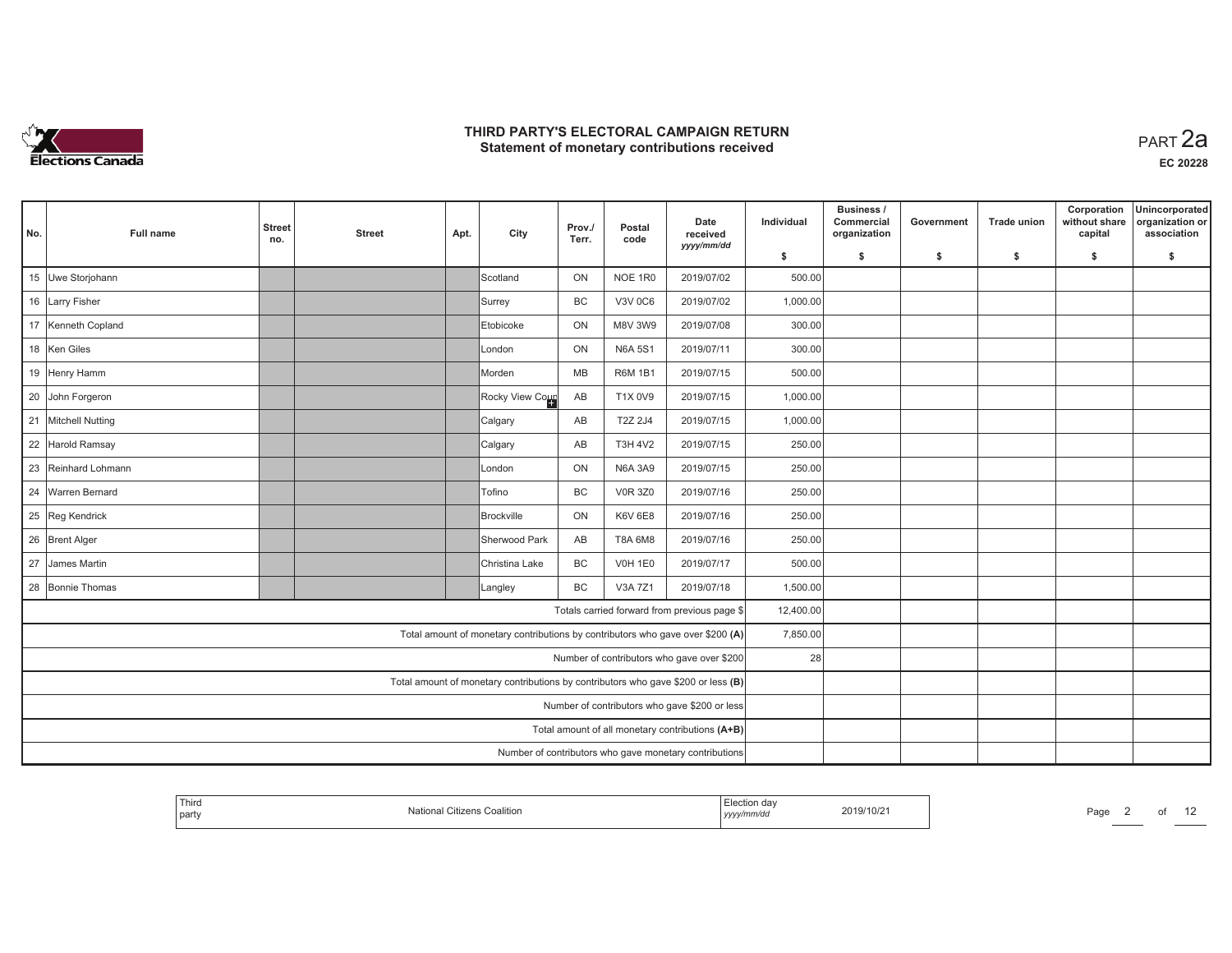

| No.                                                                            | Full name                                    | <b>Street</b><br>no.                                                              | <b>Street</b>                                          | Apt. | City           | Prov./<br>Terr. | Postal<br>code | Date<br>received<br>yyyy/mm/dd | Individual | Business /<br>Commercial<br>organization | Government | <b>Trade union</b> | Corporation<br>without share<br>capital | Unincorporated<br>organization or<br>association |
|--------------------------------------------------------------------------------|----------------------------------------------|-----------------------------------------------------------------------------------|--------------------------------------------------------|------|----------------|-----------------|----------------|--------------------------------|------------|------------------------------------------|------------|--------------------|-----------------------------------------|--------------------------------------------------|
|                                                                                |                                              |                                                                                   |                                                        |      |                |                 |                |                                | \$         | s.                                       | \$         | -\$                | \$                                      | \$                                               |
| 29                                                                             | Linda Shaw                                   |                                                                                   |                                                        |      | Calgary        | AB              | <b>T2S 0M2</b> | 2019/07/18                     | 1,000.00   |                                          |            |                    |                                         |                                                  |
|                                                                                | 30 Barbara Love-Gleissner                    |                                                                                   |                                                        |      | Parksville     | <b>BC</b>       | <b>V9P 2K1</b> | 2019/07/18                     | 250.00     |                                          |            |                    |                                         |                                                  |
|                                                                                | 31 Clay Fuller                               |                                                                                   |                                                        |      | West Vancouver | <b>BC</b>       | <b>V7S 1Y9</b> | 2019/07/18                     | 250.00     |                                          |            |                    |                                         |                                                  |
|                                                                                | 32 Glenn Harrison                            |                                                                                   |                                                        |      | Kindersley     | <b>SK</b>       | <b>S0L 1S0</b> | 2019/07/24                     | 250.00     |                                          |            |                    |                                         |                                                  |
|                                                                                | 33 James Millar                              |                                                                                   |                                                        |      | Nepean         | ON              | <b>K2E 7N7</b> | 2019/07/29                     | 250.00     |                                          |            |                    |                                         |                                                  |
|                                                                                | 34 Dan O'Hara                                |                                                                                   |                                                        |      | St. Catherines | ON              | <b>L2R 0A2</b> | 2019/07/29                     | 2,000.00   |                                          |            |                    |                                         |                                                  |
|                                                                                | 35 Ron Valcourt                              |                                                                                   |                                                        |      | Surrey         | <b>BC</b>       | <b>V4N 4C6</b> | 2019/07/29                     | 500.00     |                                          |            |                    |                                         |                                                  |
|                                                                                | 36 Robert Macdonald                          |                                                                                   |                                                        |      | Calgary        | AB              | <b>T3H 4T2</b> | 2019/07/30                     | 1,000.00   |                                          |            |                    |                                         |                                                  |
|                                                                                | 37 Uwe Storjohann                            |                                                                                   |                                                        |      | Scotland       | ON              | <b>N0E 1R0</b> | 2019/07/30                     | 300.00     |                                          |            |                    |                                         |                                                  |
|                                                                                | 38 Alan Chambers                             |                                                                                   |                                                        |      | Vancouver      | BC              | <b>V6R 1V3</b> | 2019/07/30                     | 500.00     |                                          |            |                    |                                         |                                                  |
|                                                                                | 39 Jess Proulx                               |                                                                                   |                                                        |      | Stoney Creek   | ON              | <b>L8E 2L7</b> | 2019/07/30                     | 1,500.00   |                                          |            |                    |                                         |                                                  |
|                                                                                | 40 William Crosby                            |                                                                                   |                                                        |      | Kingston       | ON              | <b>K7L 4V4</b> | 2019/07/30                     | 250.00     |                                          |            |                    |                                         |                                                  |
|                                                                                | 41 Walter Ens                                |                                                                                   |                                                        |      | Port McNicoll  | ON              | <b>L0K 1R0</b> | 2019/07/30                     | 500.00     |                                          |            |                    |                                         |                                                  |
|                                                                                | 42 Gerald Maier                              |                                                                                   |                                                        |      | Calgary        | AB              | <b>T2P 5N4</b> | 2019/07/30                     | 500.00     |                                          |            |                    |                                         |                                                  |
|                                                                                | Totals carried forward from previous page \$ |                                                                                   |                                                        |      |                |                 |                |                                |            |                                          |            |                    |                                         |                                                  |
| Total amount of monetary contributions by contributors who gave over \$200 (A) |                                              |                                                                                   |                                                        |      |                |                 |                |                                |            |                                          |            |                    |                                         |                                                  |
|                                                                                |                                              | Number of contributors who gave over \$200                                        | 42                                                     |      |                |                 |                |                                |            |                                          |            |                    |                                         |                                                  |
|                                                                                |                                              | Total amount of monetary contributions by contributors who gave \$200 or less (B) |                                                        |      |                |                 |                |                                |            |                                          |            |                    |                                         |                                                  |
|                                                                                |                                              | Number of contributors who gave \$200 or less                                     |                                                        |      |                |                 |                |                                |            |                                          |            |                    |                                         |                                                  |
|                                                                                |                                              | Total amount of all monetary contributions (A+B)                                  |                                                        |      |                |                 |                |                                |            |                                          |            |                    |                                         |                                                  |
|                                                                                |                                              |                                                                                   | Number of contributors who gave monetary contributions |      |                |                 |                |                                |            |                                          |            |                    |                                         |                                                  |

| Coalition<br>. .ifizer<br>l party<br>nmra<br>,,,,, | Page |  | ⊦da\<br>119/10/21 |  | Third |
|----------------------------------------------------|------|--|-------------------|--|-------|
|----------------------------------------------------|------|--|-------------------|--|-------|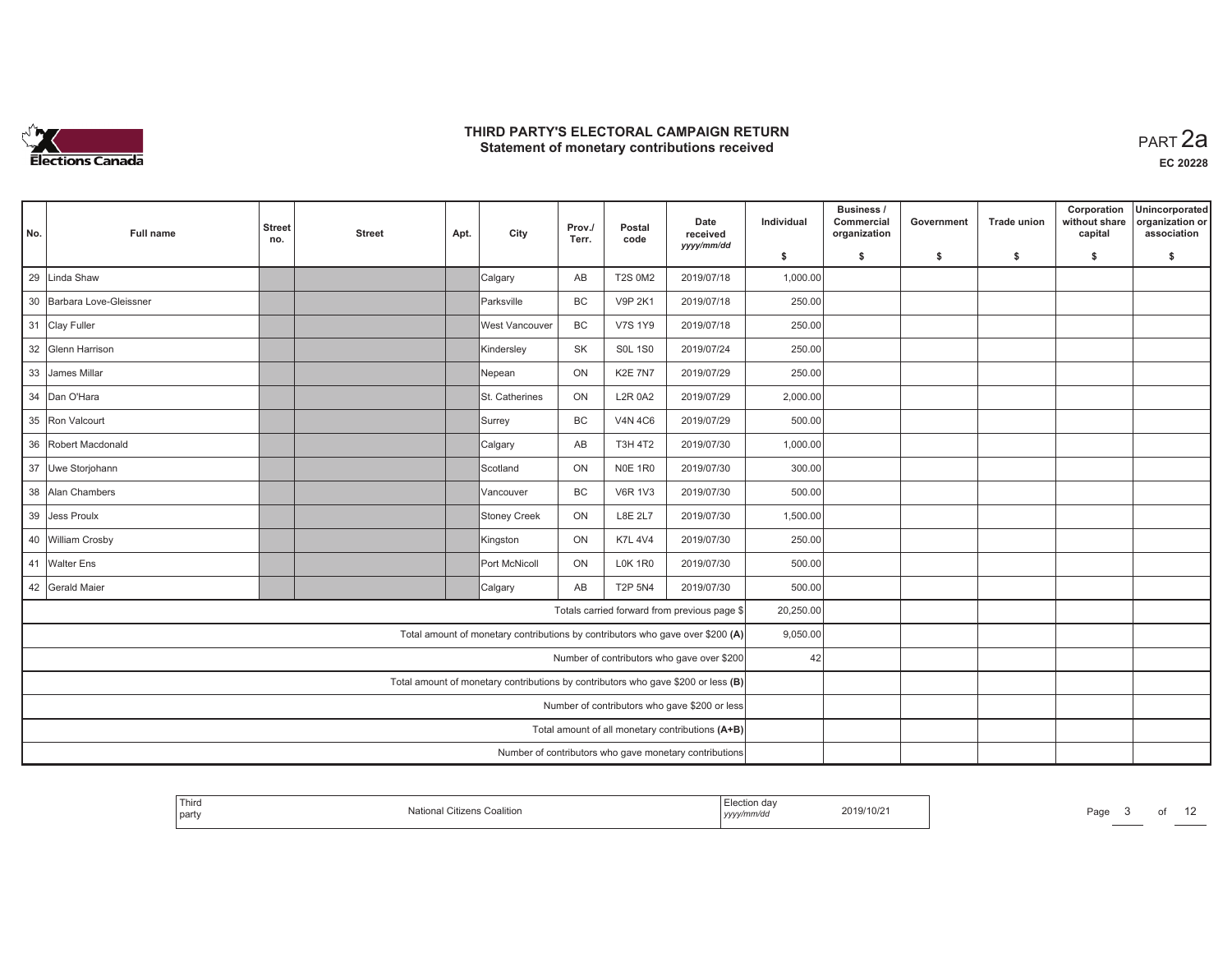

| No.                                                                            | Full name              | <b>Street</b><br>no.                                                              | <b>Street</b> | Apt. | City          | Prov./<br>Terr. | Postal<br>code                                                                                             | Date<br>received<br>yyyy/mm/dd | Individual | Business /<br>Commercial<br>organization | Government | <b>Trade union</b> | Corporation<br>without share<br>capital | Unincorporated<br>organization or<br>association |  |  |  |
|--------------------------------------------------------------------------------|------------------------|-----------------------------------------------------------------------------------|---------------|------|---------------|-----------------|------------------------------------------------------------------------------------------------------------|--------------------------------|------------|------------------------------------------|------------|--------------------|-----------------------------------------|--------------------------------------------------|--|--|--|
|                                                                                |                        |                                                                                   |               |      |               |                 |                                                                                                            |                                | \$         | s.                                       | \$         | -\$                | \$                                      | \$                                               |  |  |  |
|                                                                                | 43 Dan Girard          |                                                                                   |               |      | Fonthill      | ON              | <b>LOS 1E6</b>                                                                                             | 2019/07/30                     | 250.00     |                                          |            |                    |                                         |                                                  |  |  |  |
|                                                                                | 44 Gerald Heffernan    |                                                                                   |               |      | Toronto       | ON              | M4T 2B8                                                                                                    | 2019/07/30                     | 1,000.00   |                                          |            |                    |                                         |                                                  |  |  |  |
|                                                                                | 45 Tom Lundgren        |                                                                                   |               |      | Vancouver     | <b>BC</b>       | <b>V5M 2B5</b>                                                                                             | 2019/07/31                     | 500.00     |                                          |            |                    |                                         |                                                  |  |  |  |
|                                                                                | 46 Greg Kanargelidis   |                                                                                   |               |      | Richmond Hill | ON              | L4B 4A6                                                                                                    | 2019/07/31                     | 250.00     |                                          |            |                    |                                         |                                                  |  |  |  |
|                                                                                | 47 Donald Allen        |                                                                                   |               |      | Windsor       | ON              | N8X 1P4                                                                                                    | 2019/07/31                     | 500.00     |                                          |            |                    |                                         |                                                  |  |  |  |
|                                                                                | 48 C. Douglas Crawford |                                                                                   |               |      | Barrie        | ON              | L4M 5H5                                                                                                    | 2019/07/31                     | 300.00     |                                          |            |                    |                                         |                                                  |  |  |  |
|                                                                                | 49 Kenneth Copland     |                                                                                   |               |      | Etobicoke     | ON              | M8V 3W9                                                                                                    | 2019/07/31                     | 500.00     |                                          |            |                    |                                         |                                                  |  |  |  |
|                                                                                | 50 Gus Schroeder       |                                                                                   |               |      | Edmonton      | AB              | <b>T6X 1A5</b>                                                                                             | 2019/08/01                     | 500.00     |                                          |            |                    |                                         |                                                  |  |  |  |
|                                                                                | 51 George Booth        |                                                                                   |               |      | Caledon       | ON              | L7C 3L7                                                                                                    | 2019/08/01                     | 1,000.00   |                                          |            |                    |                                         |                                                  |  |  |  |
|                                                                                | 52 Alan Chambers       |                                                                                   |               |      | Vancouver     | BC              | <b>V6R 1V3</b>                                                                                             | 2019/08/06                     | 1,000.00   |                                          |            |                    |                                         |                                                  |  |  |  |
|                                                                                | 53 Jean-Marc Jossinet  |                                                                                   |               |      | <b>Ottawa</b> | ON              | K1J7B6                                                                                                     | 2019/08/06                     | 205.00     |                                          |            |                    |                                         |                                                  |  |  |  |
|                                                                                | 54 Magda Keith         |                                                                                   |               |      | Chilliwack    | <b>BC</b>       | <b>V2R 0K7</b>                                                                                             | 2019/08/06                     | 500.00     |                                          |            |                    |                                         |                                                  |  |  |  |
|                                                                                | 55 George Fink         |                                                                                   |               |      | Calgary       | AB              | T2R 1J4                                                                                                    | 2019/08/07                     | 400.00     |                                          |            |                    |                                         |                                                  |  |  |  |
|                                                                                | 56 Richard Haskaune    |                                                                                   |               |      | Calgary       | AB              | <b>T2M 4A4</b>                                                                                             | 2019/08/07                     | 1,000.00   |                                          |            |                    |                                         |                                                  |  |  |  |
| Totals carried forward from previous page \$                                   |                        |                                                                                   |               |      |               |                 |                                                                                                            |                                | 29,300.00  |                                          |            |                    |                                         |                                                  |  |  |  |
| Total amount of monetary contributions by contributors who gave over \$200 (A) |                        |                                                                                   |               |      |               |                 |                                                                                                            |                                |            |                                          |            |                    |                                         |                                                  |  |  |  |
|                                                                                |                        | Number of contributors who gave over \$200                                        | 56            |      |               |                 |                                                                                                            |                                |            |                                          |            |                    |                                         |                                                  |  |  |  |
|                                                                                |                        | Total amount of monetary contributions by contributors who gave \$200 or less (B) |               |      |               |                 |                                                                                                            |                                |            |                                          |            |                    |                                         |                                                  |  |  |  |
|                                                                                |                        | Number of contributors who gave \$200 or less                                     |               |      |               |                 |                                                                                                            |                                |            |                                          |            |                    |                                         |                                                  |  |  |  |
|                                                                                |                        |                                                                                   |               |      |               |                 |                                                                                                            |                                |            |                                          |            |                    |                                         |                                                  |  |  |  |
|                                                                                |                        |                                                                                   |               |      |               |                 | Total amount of all monetary contributions (A+B)<br>Number of contributors who gave monetary contributions |                                |            |                                          |            |                    |                                         |                                                  |  |  |  |

| Third<br>Iotional<br>ıs Coalitior<br>.rizer<br>  party | aa<br>2019/10/2<br>,,,,, | Page |  |
|--------------------------------------------------------|--------------------------|------|--|
|--------------------------------------------------------|--------------------------|------|--|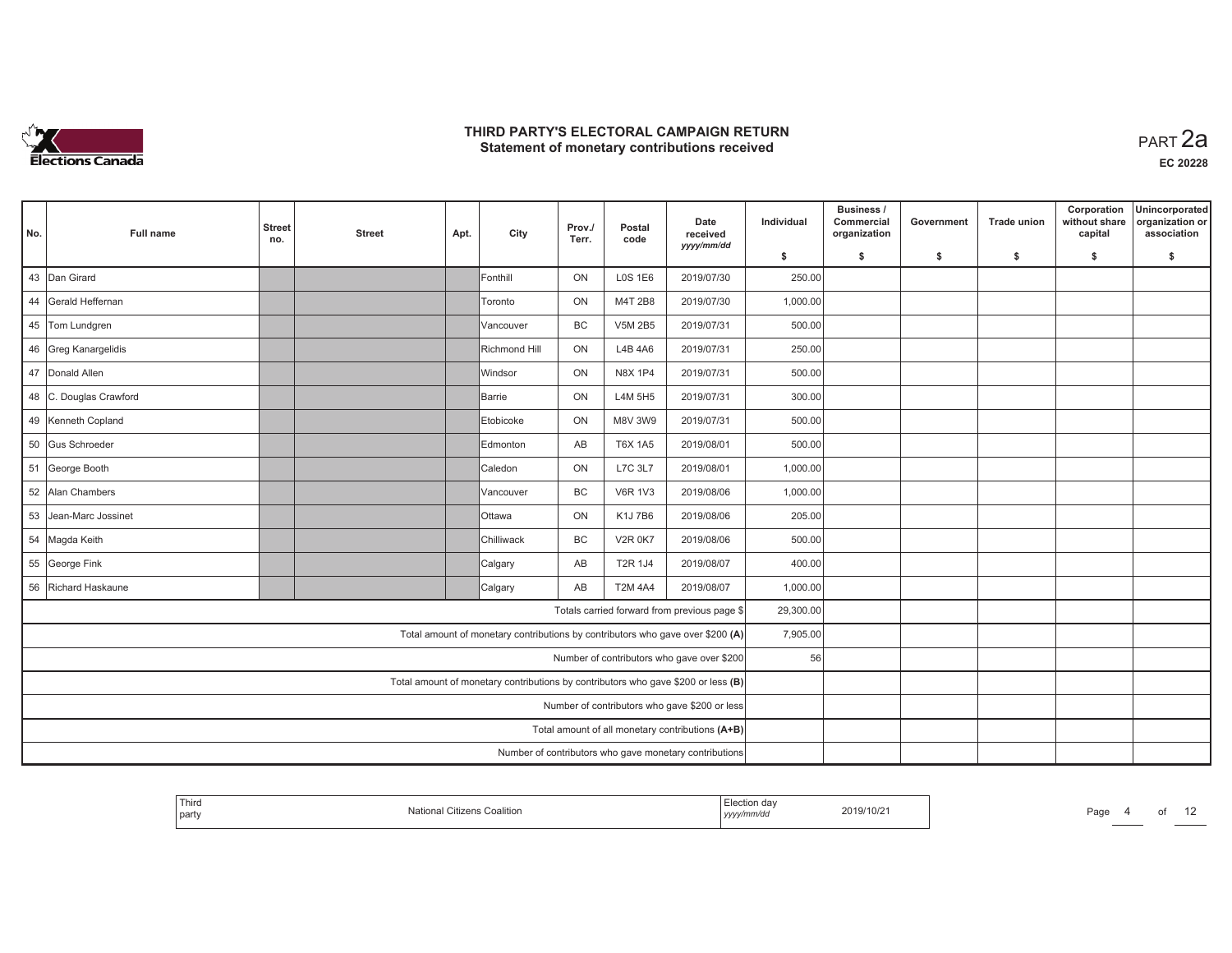

**EC 20228**

| No. | <b>Full name</b>      | <b>Street</b><br>no. | <b>Street</b> | Apt. | City                                                                              | Prov./<br>Terr. | Postal<br>code | Date<br>received<br>yyyy/mm/dd                         | Individual | Business /<br>Commercial<br>organization | Government | Trade union | Corporation<br>without share<br>capital | Unincorporated<br>organization or<br>association |
|-----|-----------------------|----------------------|---------------|------|-----------------------------------------------------------------------------------|-----------------|----------------|--------------------------------------------------------|------------|------------------------------------------|------------|-------------|-----------------------------------------|--------------------------------------------------|
|     |                       |                      |               |      |                                                                                   |                 |                |                                                        | \$         | s.                                       | -\$        | -\$         | \$                                      | \$                                               |
| 57  | Marg Southern         |                      |               |      | Calgary                                                                           | AB              | <b>T2V 2G7</b> | 2019/08/07                                             | 1,000.00   |                                          |            |             |                                         |                                                  |
|     | 58 Elco P. Vanderveer |                      |               |      | Calgary                                                                           | AB              | <b>T2J 4C4</b> | 2019/08/07                                             | 2,000.00   |                                          |            |             |                                         |                                                  |
|     | 59 Don Althen         |                      |               |      | Del Bonita                                                                        | AB              | <b>T0K 0S0</b> | 2019/06/19                                             | 500.00     |                                          |            |             |                                         |                                                  |
|     | 60 Kim Metke          |                      |               |      | Fort Frances                                                                      | ON              | P9A 3M3        | 2019/08/08                                             | 1,500.00   |                                          |            |             |                                         |                                                  |
| 61  | James McNair          |                      |               |      | Hamilton                                                                          | ON              | L8P 3K6        | 2019/08/08                                             | 270.00     |                                          |            |             |                                         |                                                  |
|     | 62 Blake Wallace      |                      |               |      | Collingwood                                                                       | ON              | L9Y 4W3        | 2019/08/08                                             | 1,000.00   |                                          |            |             |                                         |                                                  |
|     | 63 Aubrey Baillie     |                      |               |      | <b>Toronto</b>                                                                    | ON              | <b>M4N 1A2</b> | 2019/08/12                                             | 1,000.00   |                                          |            |             |                                         |                                                  |
|     | 64 Peeter Leis        |                      |               |      | Etobicoke                                                                         | ON              | <b>M8W 1A2</b> | 2019/08/12                                             | 500.00     |                                          |            |             |                                         |                                                  |
|     | 65 Allen Spady        |                      |               |      | Wainwright                                                                        | AB              | <b>T9W 1T4</b> | 2019/08/13                                             | 700.00     |                                          |            |             |                                         |                                                  |
|     | 66 Gary Ibbotson      |                      |               |      | Calgary                                                                           | AB              | <b>T2A 6T8</b> | 2019/08/13                                             | 5,000.00   |                                          |            |             |                                         |                                                  |
|     | 67 Mark Curry         |                      |               |      | Toronto                                                                           | ON              | M5R 1G2        | 2019/08/13                                             | 2,500.00   |                                          |            |             |                                         |                                                  |
|     | 68 Brian D. Wright    |                      |               |      | Chatham                                                                           | ON              | <b>N7L 1X6</b> | 2019/08/13                                             | 1,200.00   |                                          |            |             |                                         |                                                  |
|     | 69 Chris Blundell     |                      |               |      | Calgary                                                                           | AB              | <b>T2E 7M5</b> | 2019/08/13                                             | 500.00     |                                          |            |             |                                         |                                                  |
|     | 70 Larry Fisher       |                      |               |      | Surrey                                                                            | BC              | <b>V3V 0C6</b> | 2019/08/14                                             | 2,500.00   |                                          |            |             |                                         |                                                  |
|     |                       |                      |               |      |                                                                                   |                 |                | Totals carried forward from previous page \$           | 37,205.00  |                                          |            |             |                                         |                                                  |
|     |                       |                      |               |      | Total amount of monetary contributions by contributors who gave over \$200 (A)    |                 |                |                                                        | 20,170.00  |                                          |            |             |                                         |                                                  |
|     |                       |                      |               |      |                                                                                   |                 |                | Number of contributors who gave over \$200             | 70         |                                          |            |             |                                         |                                                  |
|     |                       |                      |               |      | Total amount of monetary contributions by contributors who gave \$200 or less (B) |                 |                |                                                        |            |                                          |            |             |                                         |                                                  |
|     |                       |                      |               |      |                                                                                   |                 |                | Number of contributors who gave \$200 or less          |            |                                          |            |             |                                         |                                                  |
|     |                       |                      |               |      |                                                                                   |                 |                | Total amount of all monetary contributions (A+B)       |            |                                          |            |             |                                         |                                                  |
|     |                       |                      |               |      |                                                                                   |                 |                | Number of contributors who gave monetary contributions |            |                                          |            |             |                                         |                                                  |

| Third<br>  party | Iotional<br>ıs Coalitior<br>.rizer | aa<br>. | 2019/10/2 | Page | $^{\circ}$ |
|------------------|------------------------------------|---------|-----------|------|------------|
|                  |                                    |         |           |      |            |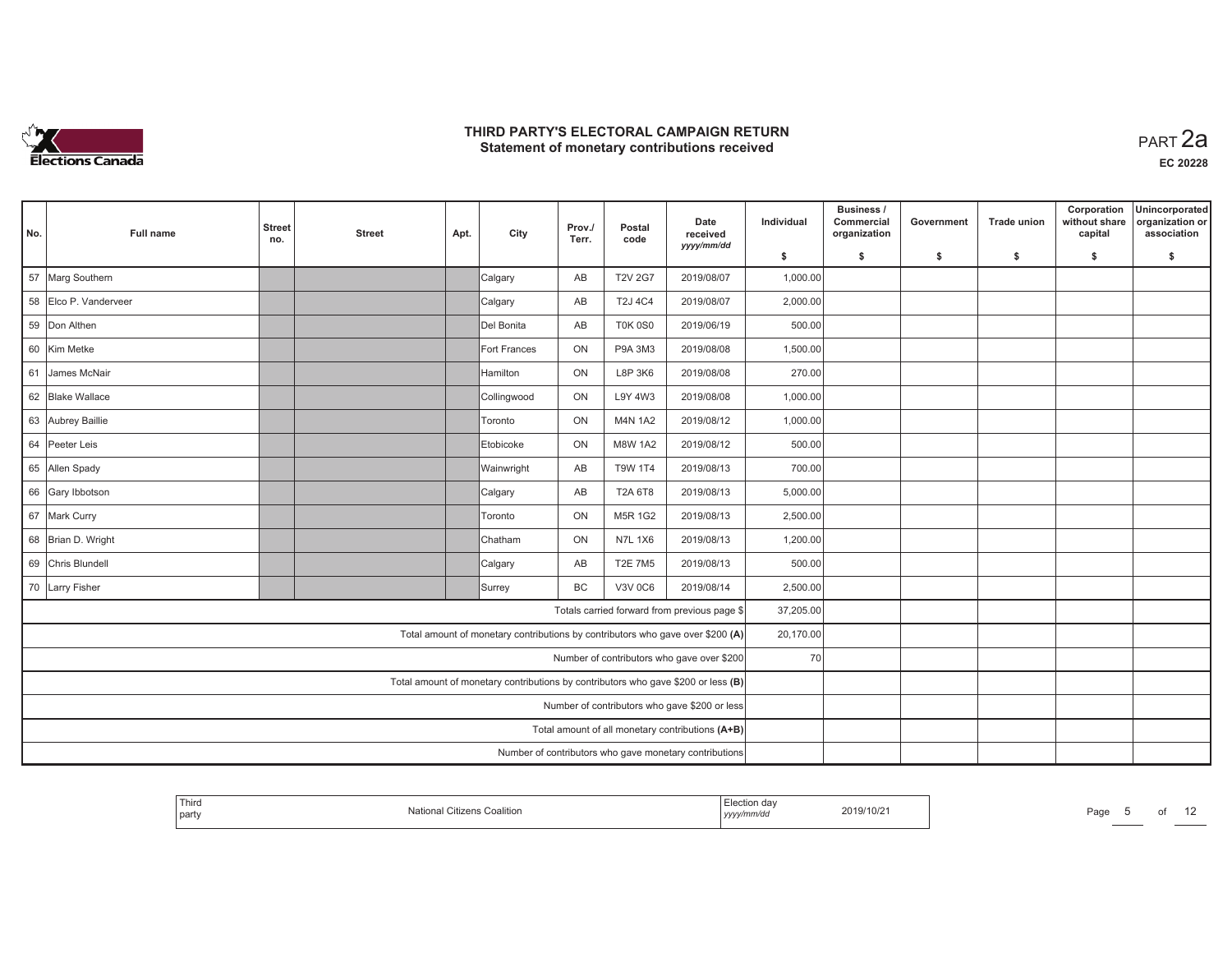

| No. | Full name                                     | <b>Street</b><br>no.                                   | <b>Street</b> | Apt. | City                                                                              | Prov./<br>Terr. | Postal<br>code | Date<br>received<br>yyyy/mm/dd                   | Individual | Business /<br>Commercial<br>organization | Government | <b>Trade union</b> | Corporation<br>without share<br>capital | Unincorporated<br>organization or<br>association |
|-----|-----------------------------------------------|--------------------------------------------------------|---------------|------|-----------------------------------------------------------------------------------|-----------------|----------------|--------------------------------------------------|------------|------------------------------------------|------------|--------------------|-----------------------------------------|--------------------------------------------------|
|     |                                               |                                                        |               |      |                                                                                   |                 |                |                                                  | \$         | s.                                       | \$         | -\$                | \$                                      | \$                                               |
| 71  | Eldon Lockhart                                |                                                        |               |      | Bathurst                                                                          | <b>NB</b>       | E2A 3Z4        | 2019/08/15                                       | 310.00     |                                          |            |                    |                                         |                                                  |
|     | 72 Larry Fisher                               |                                                        |               |      | Surreby                                                                           | <b>BC</b>       | <b>V3V 0C6</b> | 2019/08/19                                       | 2,500.00   |                                          |            |                    |                                         |                                                  |
|     | 73 Maurice McCaig                             |                                                        |               |      | Calgary                                                                           | AB              | <b>T2T 5R6</b> | 2019/08/19                                       | 1,000.00   |                                          |            |                    |                                         |                                                  |
|     | 74 Greg Desrosiers                            |                                                        |               |      | Edmonton                                                                          | AB              | <b>T6R 2K6</b> | 2019/08/19                                       | 250.00     |                                          |            |                    |                                         |                                                  |
|     | 75 Rose Koval                                 |                                                        |               |      | Pickle Lake                                                                       | ON              | <b>P0V 3A0</b> | 2019/08/21                                       | 250.00     |                                          |            |                    |                                         |                                                  |
|     | 76 John Pierce                                |                                                        |               |      | Yellowknife                                                                       | <b>NT</b>       | X1A 1T5        | 2019/08/21                                       | 250.00     |                                          |            |                    |                                         |                                                  |
|     | 77 Jocelyn Bamford                            |                                                        |               |      | Toronto                                                                           | ON              | M1B 4V9        | 2019/08/21                                       | 250.00     |                                          |            |                    |                                         |                                                  |
|     | 78 Candor Investments Ltd.                    |                                                        |               |      | Calgary                                                                           | AB              | T2P 0J1        | 2019/08/22                                       |            | 100,000.00                               |            |                    |                                         |                                                  |
|     | 79 Gwyn Morgan                                |                                                        |               |      | N. Saanich                                                                        | <b>BC</b>       | <b>V8L 5G3</b> | 2019/08/22                                       | 2,500.00   |                                          |            |                    |                                         |                                                  |
|     | 80 Wilson Business Solutions                  |                                                        |               |      | Dryden                                                                            | ON              | <b>P8N 2Z6</b> | 2019/08/22                                       |            | 300.00                                   |            |                    |                                         |                                                  |
|     | 81 Robert Macdonald                           |                                                        |               |      | Calgary                                                                           | AB              | <b>T3H 4T2</b> | 2019/08/28                                       | 1,000.00   |                                          |            |                    |                                         |                                                  |
|     | 82 Anton Forster                              |                                                        |               |      | Williams Lake                                                                     | <b>BC</b>       | V2G 2G3        | 2019/08/28                                       | 400.00     |                                          |            |                    |                                         |                                                  |
|     | 83 Andy Spriet                                |                                                        |               |      | London                                                                            | ON              | <b>N6A 1A8</b> | 2019/09/03                                       | 300.00     |                                          |            |                    |                                         |                                                  |
|     | 84 Packall Packaging                          |                                                        |               |      | Rampton                                                                           | ON              | L6T 3X7        | 2019/09/03                                       |            | 500.00                                   |            |                    |                                         |                                                  |
|     |                                               |                                                        |               |      |                                                                                   |                 |                | Totals carried forward from previous page \$     | 57,375.00  |                                          |            |                    |                                         |                                                  |
|     |                                               |                                                        |               |      | Total amount of monetary contributions by contributors who gave over \$200 (A)    |                 |                |                                                  | 9,010.00   | 100,800.00                               |            |                    |                                         |                                                  |
|     |                                               |                                                        |               |      |                                                                                   |                 |                | Number of contributors who gave over \$200       | 81         |                                          |            |                    |                                         |                                                  |
|     |                                               |                                                        |               |      | Total amount of monetary contributions by contributors who gave \$200 or less (B) |                 |                |                                                  |            |                                          |            |                    |                                         |                                                  |
|     | Number of contributors who gave \$200 or less |                                                        |               |      |                                                                                   |                 |                |                                                  |            |                                          |            |                    |                                         |                                                  |
|     |                                               |                                                        |               |      |                                                                                   |                 |                | Total amount of all monetary contributions (A+B) |            |                                          |            |                    |                                         |                                                  |
|     |                                               | Number of contributors who gave monetary contributions |               |      |                                                                                   |                 |                |                                                  |            |                                          |            |                    |                                         |                                                  |

| <sup>I</sup> Third<br>'s Coalition.<br>part<br>umzena | $m$ de<br>scuon ua<br>2019/10/2<br>/v/mm/d<br>11111 | Page<br>$^{\circ}$ |
|-------------------------------------------------------|-----------------------------------------------------|--------------------|
|-------------------------------------------------------|-----------------------------------------------------|--------------------|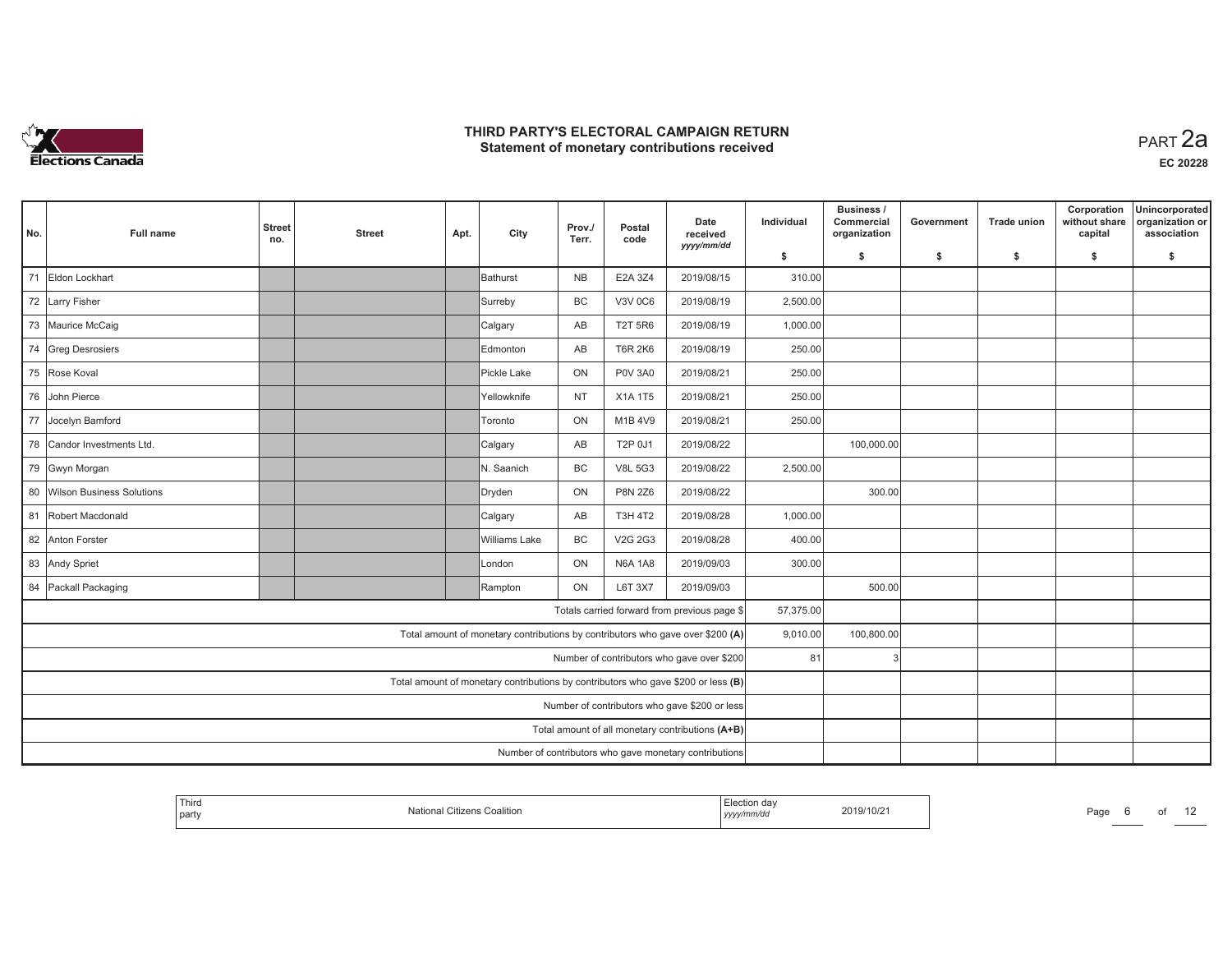

| No. | <b>Full name</b>                              | <b>Street</b><br>no. | <b>Street</b> | Apt. | City                                                                              | Prov./<br>Terr. | Postal<br>code | Date<br>received<br>yyyy/mm/dd                         | Individual | Business /<br>Commercial<br>organization | Government | <b>Trade union</b> | Corporation<br>without share<br>capital | Unincorporated<br>organization or<br>association |
|-----|-----------------------------------------------|----------------------|---------------|------|-----------------------------------------------------------------------------------|-----------------|----------------|--------------------------------------------------------|------------|------------------------------------------|------------|--------------------|-----------------------------------------|--------------------------------------------------|
|     |                                               |                      |               |      |                                                                                   |                 |                |                                                        | \$         | s.                                       | -\$        | -\$                | \$                                      | \$                                               |
|     | 85 Pallister Farm                             |                      |               |      | Portage LaPrairie                                                                 | MB              | <b>R1N 3A4</b> | 2019/09/04                                             |            | 1,200.00                                 |            |                    |                                         |                                                  |
|     | 86 Ron Johnson                                |                      |               |      | lAcheson                                                                          | AB              | <b>T7X 6A5</b> | 2019/09/04                                             | 250.00     |                                          |            |                    |                                         |                                                  |
|     | 87 John Jones                                 |                      |               |      | Thunder Bay                                                                       | ON              | P7B 6V1        | 2019/09/04                                             | 500.00     |                                          |            |                    |                                         |                                                  |
|     | 88 Donald Salter                              |                      |               |      | Beaconsfield                                                                      | QC              | <b>H9W 3Z7</b> | 2019/09/04                                             | 250.00     |                                          |            |                    |                                         |                                                  |
|     | 89 Neil Henry                                 |                      |               |      | Milestone                                                                         | <b>SK</b>       | <b>S0G 3L0</b> | 2019/09/09                                             | 500.00     |                                          |            |                    |                                         |                                                  |
|     | 90 Douglas Duval                              |                      |               |      | Edmonton                                                                          | AB              | <b>T5T 1T2</b> | 2019/09/09                                             | 500.00     |                                          |            |                    |                                         |                                                  |
|     | 91 Daniel Girard                              |                      |               |      | Fonthill                                                                          | ON              | <b>LOS 1E6</b> | 2019/09/09                                             | 250.00     |                                          |            |                    |                                         |                                                  |
|     | 92 Gord Butcher                               |                      |               |      | Calgary                                                                           | AB              | <b>T2X 1S3</b> | 2019/09/09                                             | 250.00     |                                          |            |                    |                                         |                                                  |
|     | 93 Stan Grad                                  |                      |               |      | Airdie                                                                            | AB              | T4B 2A3        | 2019/09/10                                             | 500.00     |                                          |            |                    |                                         |                                                  |
|     | 94 Wayne Steadman                             |                      |               |      | Regina                                                                            | <b>SK</b>       | S4P 1T7        | 2019/09/11                                             | 500.00     |                                          |            |                    |                                         |                                                  |
|     | 95 Bruce & Robert Orr                         |                      |               |      | Vancouver                                                                         | BC              | V6J 1Y6        | 2019/09/11                                             | 1,500.00   |                                          |            |                    |                                         |                                                  |
|     | 96 Frederick Smith                            |                      |               |      | London                                                                            | ON              | <b>N6G 5M7</b> | 2019/09/11                                             | 500.00     |                                          |            |                    |                                         |                                                  |
|     | 97 Paul Mathewson                             |                      |               |      | Sault Ste. Marie                                                                  | ON              | <b>P6A 6K5</b> | 2019/09/11                                             | 250.00     |                                          |            |                    |                                         |                                                  |
|     | 98 Tim Melton                                 |                      |               |      | Edmonton                                                                          | AB              | <b>T5J 1Y8</b> | 2019/09/12                                             | 1,000.00   |                                          |            |                    |                                         |                                                  |
|     |                                               |                      |               |      |                                                                                   |                 |                | Totals carried forward from previous page \$           | 66,385.00  | 100,800.00                               |            |                    |                                         |                                                  |
|     |                                               |                      |               |      | Total amount of monetary contributions by contributors who gave over \$200 (A)    |                 |                |                                                        | 6,750.00   | 1,200.00                                 |            |                    |                                         |                                                  |
|     |                                               |                      |               |      |                                                                                   |                 |                | Number of contributors who gave over \$200             | 94         |                                          |            |                    |                                         |                                                  |
|     |                                               |                      |               |      | Total amount of monetary contributions by contributors who gave \$200 or less (B) |                 |                |                                                        |            |                                          |            |                    |                                         |                                                  |
|     | Number of contributors who gave \$200 or less |                      |               |      |                                                                                   |                 |                |                                                        |            |                                          |            |                    |                                         |                                                  |
|     |                                               |                      |               |      |                                                                                   |                 |                | Total amount of all monetary contributions (A+B)       |            |                                          |            |                    |                                         |                                                  |
|     |                                               |                      |               |      |                                                                                   |                 |                | Number of contributors who gave monetary contributions |            |                                          |            |                    |                                         |                                                  |

| Third<br>party | Coalition | ,,,,, | 3/10/21 | Page<br>. |  |  |  |
|----------------|-----------|-------|---------|-----------|--|--|--|
|----------------|-----------|-------|---------|-----------|--|--|--|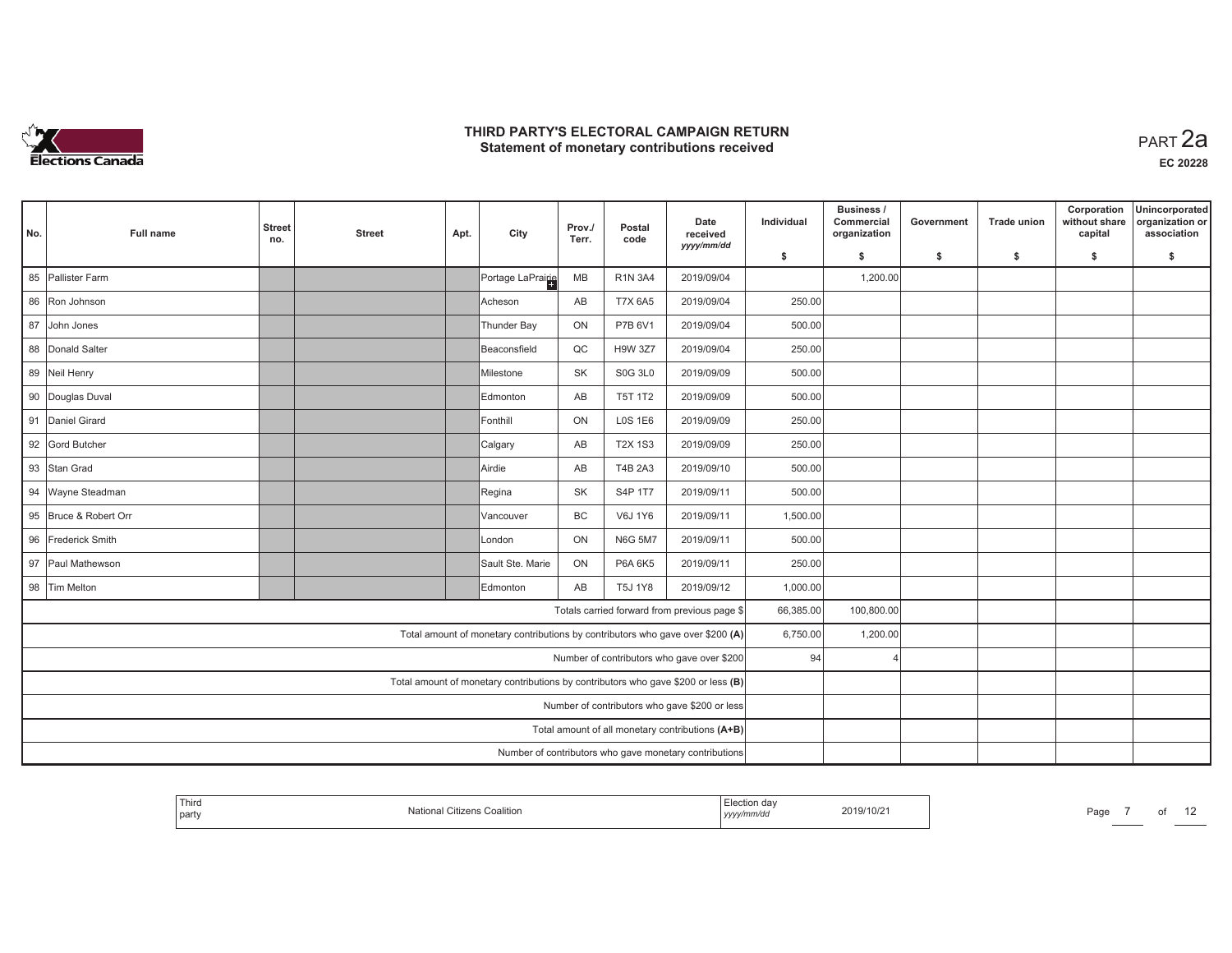

| No. | Full name                                              | <b>Street</b><br>no. | <b>Street</b> | Apt. | City                                                                              | Prov./<br>Terr. | Postal<br>code | Date<br>received<br>yyyy/mm/dd                   | Individual | Business /<br>Commercial<br>organization | Government | <b>Trade union</b> | Corporation<br>without share<br>capital | Unincorporated<br>organization or<br>association |
|-----|--------------------------------------------------------|----------------------|---------------|------|-----------------------------------------------------------------------------------|-----------------|----------------|--------------------------------------------------|------------|------------------------------------------|------------|--------------------|-----------------------------------------|--------------------------------------------------|
|     |                                                        |                      |               |      |                                                                                   |                 |                |                                                  | \$         | s.                                       | \$         | -\$                | \$                                      | \$                                               |
|     | 99 Allen Koroll                                        |                      |               |      | Newmarket                                                                         | ON              | L3Y 3S9        | 2019/09/12                                       | 500.00     |                                          |            |                    |                                         |                                                  |
|     | 100 William Say                                        |                      |               |      | Vancouver                                                                         | <b>BC</b>       | <b>V7S 4W1</b> | 2019/09/12                                       | 250.00     |                                          |            |                    |                                         |                                                  |
|     | 101 Peter Hampson                                      |                      |               |      | Ancaster                                                                          | ON              | <b>L9K 0B7</b> | 2019/09/16                                       | 500.00     |                                          |            |                    |                                         |                                                  |
|     | 102 Gordon Gutrath                                     |                      |               |      | Vancouver                                                                         | BC              | <b>V5Y 0E5</b> | 2019/09/17                                       | 500.00     |                                          |            |                    |                                         |                                                  |
|     | 103 Ken Ewert                                          |                      |               |      | Langley                                                                           | BC              | V1M 3V2        | 2019/09/17                                       | 250.00     |                                          |            |                    |                                         |                                                  |
|     | 104 Murray Pask                                        |                      |               |      | Atwater                                                                           | <b>SK</b>       | <b>S0A 0C0</b> | 2019/09/18                                       | 700.00     |                                          |            |                    |                                         |                                                  |
|     | 105 Spriet Associates London Ltd.                      |                      |               |      | London                                                                            | ON              | N6A/09/18      | 2019/09/18                                       |            | 300.00                                   |            |                    |                                         |                                                  |
|     | 106 Alan Hannebauer                                    |                      |               |      | N. Saanich                                                                        | <b>BC</b>       | <b>V8L 5L8</b> | 2019/09/18                                       | 250.00     |                                          |            |                    |                                         |                                                  |
|     | 107 Edward Papp                                        |                      |               |      | Edmonton                                                                          | AB              | <b>T6J 5K4</b> | 2019/09/18                                       | 250.00     |                                          |            |                    |                                         |                                                  |
|     | 108 Richard Suche                                      |                      |               |      | Winnipeg                                                                          | MB              | R3C 2E6        | 2019/09/19                                       | 1,000.00   |                                          |            |                    |                                         |                                                  |
|     | 109 Bryan Rowntree                                     |                      |               |      | Toronto                                                                           | ON              | <b>M3C 3L8</b> | 2019/09/19                                       | 2,000.00   |                                          |            |                    |                                         |                                                  |
|     | 110 Bart Horsman                                       |                      |               |      | Indian Head                                                                       | <b>SK</b>       | <b>S0G 2K0</b> | 2019/09/19                                       | 250.00     |                                          |            |                    |                                         |                                                  |
|     | 111 Don Althen                                         |                      |               |      | Del Bonita                                                                        | AB              | <b>T0K 0S0</b> | 2019/08/24                                       | 500.00     |                                          |            |                    |                                         |                                                  |
|     | 112 Drew Kawtib                                        |                      |               |      | Surrey                                                                            | <b>BC</b>       | <b>V4N 3R9</b> | 2019/09/24                                       | 1,000.00   |                                          |            |                    |                                         |                                                  |
|     |                                                        |                      |               |      |                                                                                   |                 |                | Totals carried forward from previous page \$     | 73,135.00  | 102,000.00                               |            |                    |                                         |                                                  |
|     |                                                        |                      |               |      | Total amount of monetary contributions by contributors who gave over \$200 (A)    |                 |                |                                                  | 7,950.00   | 300.00                                   |            |                    |                                         |                                                  |
|     |                                                        |                      |               |      |                                                                                   |                 |                | Number of contributors who gave over \$200       | 107        |                                          |            |                    |                                         |                                                  |
|     |                                                        |                      |               |      | Total amount of monetary contributions by contributors who gave \$200 or less (B) |                 |                |                                                  |            |                                          |            |                    |                                         |                                                  |
|     | Number of contributors who gave \$200 or less          |                      |               |      |                                                                                   |                 |                |                                                  |            |                                          |            |                    |                                         |                                                  |
|     |                                                        |                      |               |      |                                                                                   |                 |                | Total amount of all monetary contributions (A+B) |            |                                          |            |                    |                                         |                                                  |
|     | Number of contributors who gave monetary contributions |                      |               |      |                                                                                   |                 |                |                                                  |            |                                          |            |                    |                                         |                                                  |

| party<br>. | Third | Iotional<br>ıs Coalitior<br>.rizer | aa<br>2019/10/2 | Page | . . |
|------------|-------|------------------------------------|-----------------|------|-----|
|------------|-------|------------------------------------|-----------------|------|-----|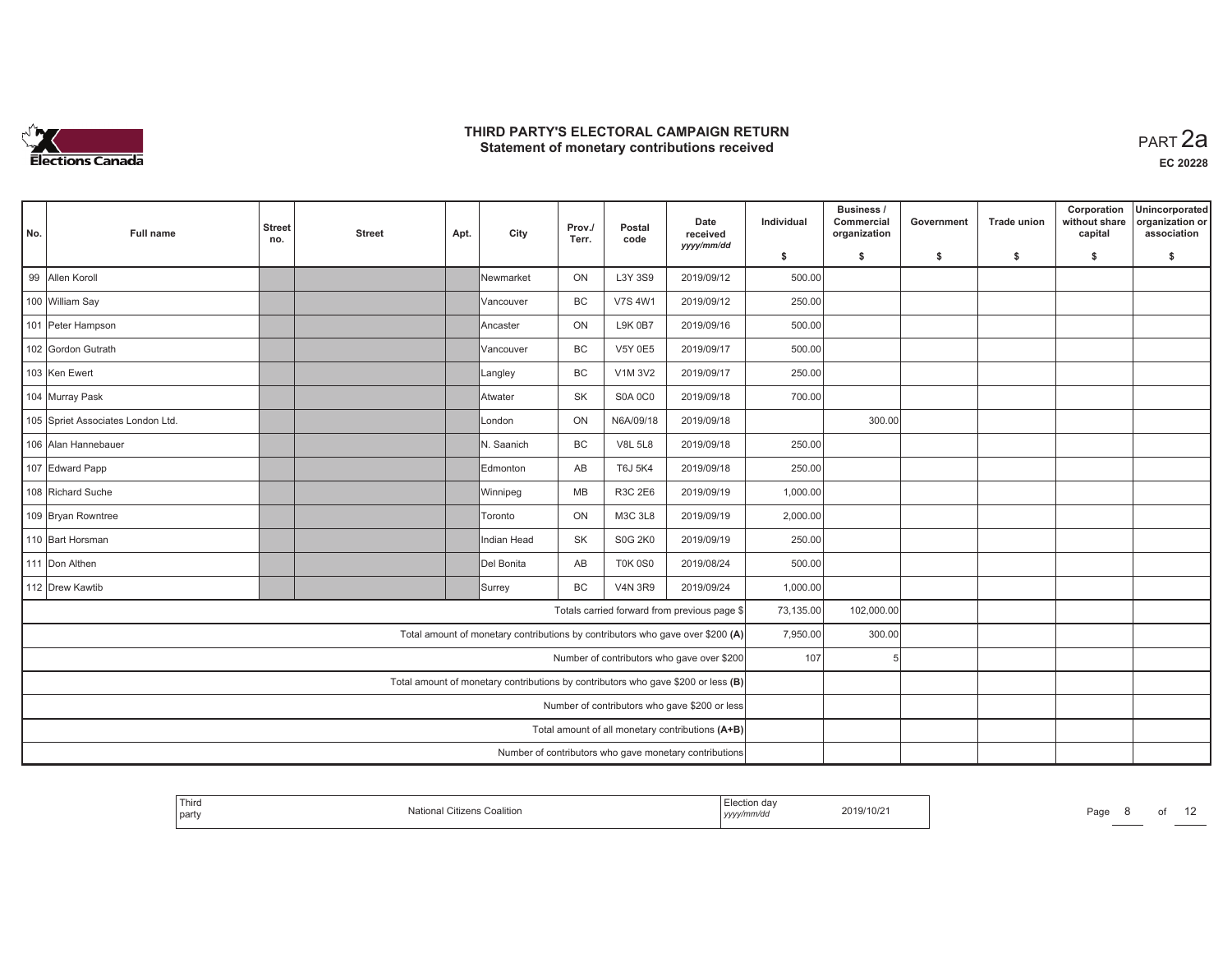

| No. | <b>Full name</b>                                 | <b>Street</b><br>no. | <b>Street</b> | Apt. | City                                                                              | Prov./<br>Terr. | Postal<br>code | Date<br>received<br>yyyy/mm/dd                         | Individual | Business /<br>Commercial<br>organization | Government | <b>Trade union</b> | Corporation<br>without share<br>capital | Unincorporated<br>organization or<br>association |
|-----|--------------------------------------------------|----------------------|---------------|------|-----------------------------------------------------------------------------------|-----------------|----------------|--------------------------------------------------------|------------|------------------------------------------|------------|--------------------|-----------------------------------------|--------------------------------------------------|
|     |                                                  |                      |               |      |                                                                                   |                 |                |                                                        | \$         | s.                                       | \$         | -\$                | \$                                      | s.                                               |
|     | 113 H. S. Bartram(1984) Limited                  |                      |               |      | Stoney Creek                                                                      | ON              | <b>L8E 2L7</b> | 2019/09/25                                             |            | 500.00                                   |            |                    |                                         |                                                  |
|     | 114 Jeremy Johnston                              |                      |               |      | Toronto                                                                           | ON              | M5M 3C8        | 2019/09/25                                             | 250.00     |                                          |            |                    |                                         |                                                  |
|     | 115 Gary Fine                                    |                      |               |      | Toronto                                                                           | ON              | M4V 2S7        | 2019/09/25                                             | 250.00     |                                          |            |                    |                                         |                                                  |
|     | 116 Haris Maier                                  |                      |               |      | Calgary                                                                           | AB              | <b>T2S 0A1</b> | 2019/09/25                                             | 250.00     |                                          |            |                    |                                         |                                                  |
|     | 117 Peter Reesor                                 |                      |               |      | Lindsay                                                                           | ON              | <b>K9V 4R6</b> | 2019/09/26                                             | 500.00     |                                          |            |                    |                                         |                                                  |
|     | 118 James Millar                                 |                      |               |      | Nepean                                                                            | ON              | <b>K2E 7V7</b> | 2019/09/26                                             | 250.00     |                                          |            |                    |                                         |                                                  |
|     | 119 Kenneth Ogaki                                |                      |               |      | Scarborough                                                                       | ON              | M1C 3J3        | 2019/09/26                                             | 250.00     |                                          |            |                    |                                         |                                                  |
|     | 120 John Greenaway                               |                      |               |      | <b>Windsor</b>                                                                    | ON              | <b>N8S 4L8</b> | 2019/09/26                                             | 500.00     |                                          |            |                    |                                         |                                                  |
|     | 121 Jack Verduyn                                 |                      |               |      | Burlington                                                                        | ON              | <b>L7M 0A1</b> | 2019/09/30                                             | 250.00     |                                          |            |                    |                                         |                                                  |
|     | 122 Blake Wallace                                |                      |               |      | Collingwood                                                                       | ON              | L9Y 4W3        | 2019/09/30                                             | 1,000.00   |                                          |            |                    |                                         |                                                  |
|     | 123 David Jamieson                               |                      |               |      | Lacombe                                                                           | AB              | <b>T4E 0C4</b> | 2019/09/30                                             | 1,000.00   |                                          |            |                    |                                         |                                                  |
|     | 124 Fay MacKinnon                                |                      |               |      | Charlottetown                                                                     | PE              | C1B 2K8        | 2019/09/30                                             | 1,000.00   |                                          |            |                    |                                         |                                                  |
|     | 125 Richard Robarts                              |                      |               |      | <b>Windsor</b>                                                                    | ON              | N8Y 1B8        | 2019/09/30                                             | 500.00     |                                          |            |                    |                                         |                                                  |
|     | 126 David McLeish                                |                      |               |      | Toronto                                                                           | ON              | M4T 2W7        | 2019/09/30                                             | 250.00     |                                          |            |                    |                                         |                                                  |
|     |                                                  |                      |               |      |                                                                                   |                 |                | Totals carried forward from previous page \$           | 81,085.00  | 102,300.00                               |            |                    |                                         |                                                  |
|     |                                                  |                      |               |      | Total amount of monetary contributions by contributors who gave over \$200 (A)    |                 |                |                                                        | 6,250.00   | 500.00                                   |            |                    |                                         |                                                  |
|     |                                                  |                      |               |      |                                                                                   |                 |                | Number of contributors who gave over \$200             | 120        |                                          |            |                    |                                         |                                                  |
|     |                                                  |                      |               |      | Total amount of monetary contributions by contributors who gave \$200 or less (B) |                 |                |                                                        |            |                                          |            |                    |                                         |                                                  |
|     | Number of contributors who gave \$200 or less    |                      |               |      |                                                                                   |                 |                |                                                        |            |                                          |            |                    |                                         |                                                  |
|     | Total amount of all monetary contributions (A+B) |                      |               |      |                                                                                   |                 |                |                                                        |            |                                          |            |                    |                                         |                                                  |
|     |                                                  |                      |               |      |                                                                                   |                 |                | Number of contributors who gave monetary contributions |            |                                          |            |                    |                                         |                                                  |

| Third<br>party | Citizens Coalition | aa<br>yyyymmar | 2019/10/2 | Page | O. |  |
|----------------|--------------------|----------------|-----------|------|----|--|
|                |                    |                |           |      |    |  |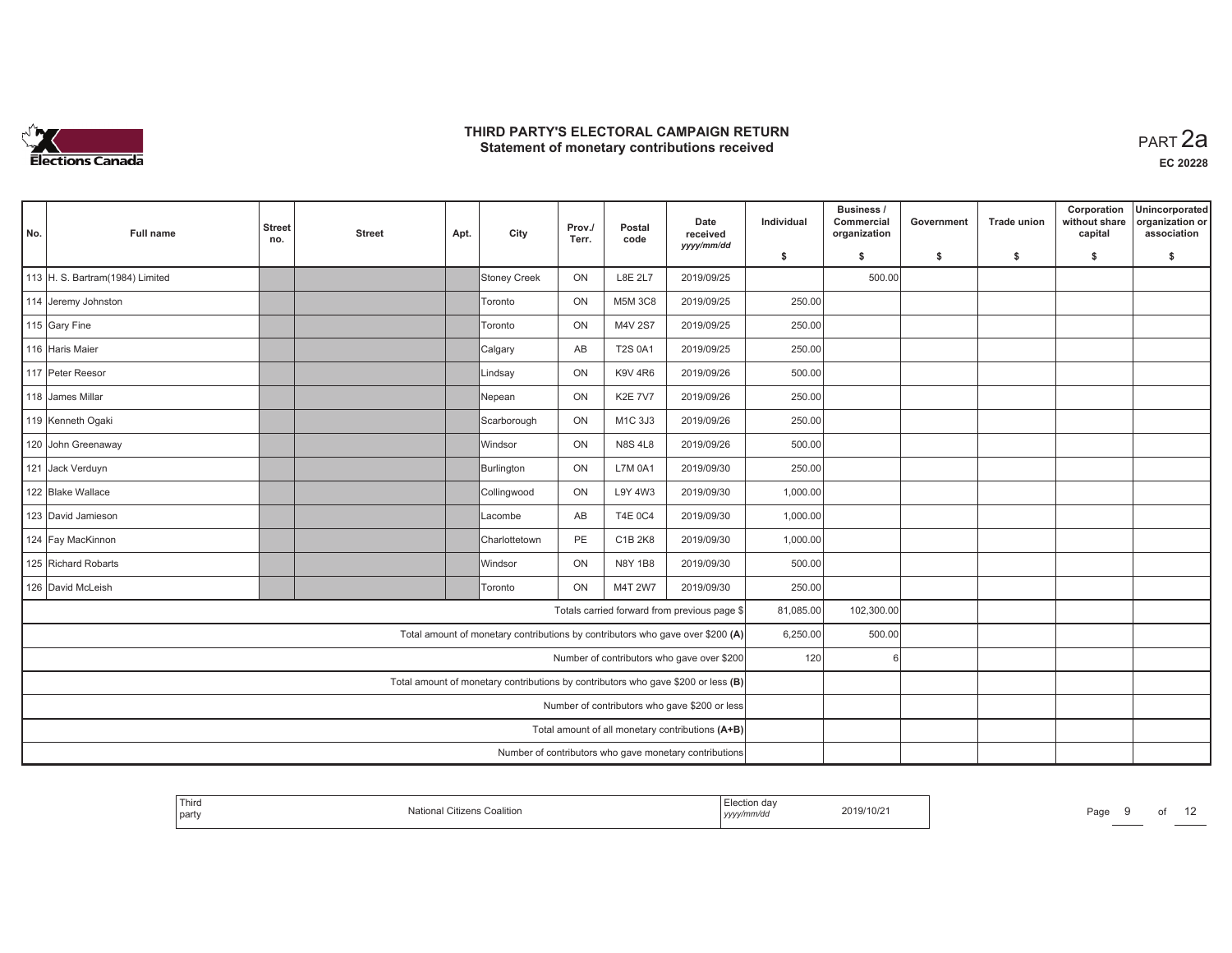

| No. | <b>Full name</b>                              | <b>Street</b><br>no.                                   | <b>Street</b> | Apt. | City                                                                              | Prov./<br>Terr. | Postal<br>code | Date<br>received<br>yyyy/mm/dd                   | Individual | <b>Business /</b><br>Commercial<br>organization | Government | <b>Trade union</b> | Corporation<br>without share<br>capital | Unincorporated<br>organization or<br>association |
|-----|-----------------------------------------------|--------------------------------------------------------|---------------|------|-----------------------------------------------------------------------------------|-----------------|----------------|--------------------------------------------------|------------|-------------------------------------------------|------------|--------------------|-----------------------------------------|--------------------------------------------------|
|     |                                               |                                                        |               |      |                                                                                   |                 |                |                                                  | \$         | s.                                              | \$         | \$                 | \$                                      | \$                                               |
|     | 127 F. William Say                            |                                                        |               |      | W. Vancouver                                                                      | <b>BC</b>       | <b>V7S 4W1</b> | 2019/09/30                                       | 250.00     |                                                 |            |                    |                                         |                                                  |
|     | 128 George Frobeen                            |                                                        |               |      | Victoria                                                                          | BC              | <b>V8P 3G1</b> | 2019/09/30                                       | 300.00     |                                                 |            |                    |                                         |                                                  |
|     | 129 Herbert Corbett                           |                                                        |               |      | Calgary                                                                           | AB              | <b>T2E 6L5</b> | 2019/09/30                                       | 500.00     |                                                 |            |                    |                                         |                                                  |
|     | 130 Chris Lehman                              |                                                        |               |      | Richmond                                                                          | ON              | <b>L4C 5H8</b> | 2019/09/30                                       | 250.00     |                                                 |            |                    |                                         |                                                  |
|     | 131 Willim Crosby                             |                                                        |               |      | Kingston                                                                          | ON              | <b>K7L 4V4</b> | 2019/10/01                                       | 250.00     |                                                 |            |                    |                                         |                                                  |
|     | 132 Peter Reed                                |                                                        |               |      | Pointe Claire                                                                     | QC              | <b>H9R 1E2</b> | 2019/10/01                                       | 500.00     |                                                 |            |                    |                                         |                                                  |
|     | 133 Dorothy Veenstra                          |                                                        |               |      | Sherkston                                                                         | ON              | <b>LOS 1R0</b> | 2019/10/01                                       | 250.00     |                                                 |            |                    |                                         |                                                  |
|     | 134 Gerald Epp                                |                                                        |               |      | Langley                                                                           | BC              | V2Z 0A1        | 2019/10/01                                       | 1,000.00   |                                                 |            |                    |                                         |                                                  |
|     | 135 Ronald Johnson                            |                                                        |               |      | Acheson                                                                           | AB              | <b>T7K 6A5</b> | 2019/10/01                                       | 250.00     |                                                 |            |                    |                                         |                                                  |
|     | 136 Ken. Willoughby                           |                                                        |               |      | Calgary                                                                           | AB              | <b>T3L 0C8</b> | 2019/10/01                                       | 250.00     |                                                 |            |                    |                                         |                                                  |
|     | 137 Wilson's Business Solutions               |                                                        |               |      | Dryden                                                                            | AB              | <b>T3L 0C8</b> | 2019/10/02                                       |            | 1,000.00                                        |            |                    |                                         |                                                  |
|     | 138 Ian Sunderland                            |                                                        |               |      | Saskatoon                                                                         | <b>SK</b>       | <b>S1M 0A6</b> | 2019/10/02                                       | 500.00     |                                                 |            |                    |                                         |                                                  |
|     | 139 Jeff Lucassen                             |                                                        |               |      | Mississauga                                                                       | ON              | L5J 2N9        | 2019/10/02                                       | 250.00     |                                                 |            |                    |                                         |                                                  |
|     | 140 Reginald Peterson                         |                                                        |               |      | St. George                                                                        | ON              | NOE 1NO        | 2019/10/03                                       | 500.00     |                                                 |            |                    |                                         |                                                  |
|     |                                               |                                                        |               |      |                                                                                   |                 |                | Totals carried forward from previous page \$     | 87,335.00  | 102,800.00                                      |            |                    |                                         |                                                  |
|     |                                               |                                                        |               |      | Total amount of monetary contributions by contributors who gave over \$200 (A)    |                 |                |                                                  | 5,050.00   | 1,000.00                                        |            |                    |                                         |                                                  |
|     |                                               |                                                        |               |      |                                                                                   |                 |                | Number of contributors who gave over \$200       | 133        |                                                 |            |                    |                                         |                                                  |
|     |                                               |                                                        |               |      | Total amount of monetary contributions by contributors who gave \$200 or less (B) |                 |                |                                                  |            |                                                 |            |                    |                                         |                                                  |
|     | Number of contributors who gave \$200 or less |                                                        |               |      |                                                                                   |                 |                |                                                  |            |                                                 |            |                    |                                         |                                                  |
|     |                                               |                                                        |               |      |                                                                                   |                 |                | Total amount of all monetary contributions (A+B) |            |                                                 |            |                    |                                         |                                                  |
|     |                                               | Number of contributors who gave monetary contributions |               |      |                                                                                   |                 |                |                                                  |            |                                                 |            |                    |                                         |                                                  |

| Third<br>Coalition<br>ifizens<br>ושמו<br>part | 2019/10/2<br>.nm/ac<br>, <i>yyyyn</i> | Page |
|-----------------------------------------------|---------------------------------------|------|
|-----------------------------------------------|---------------------------------------|------|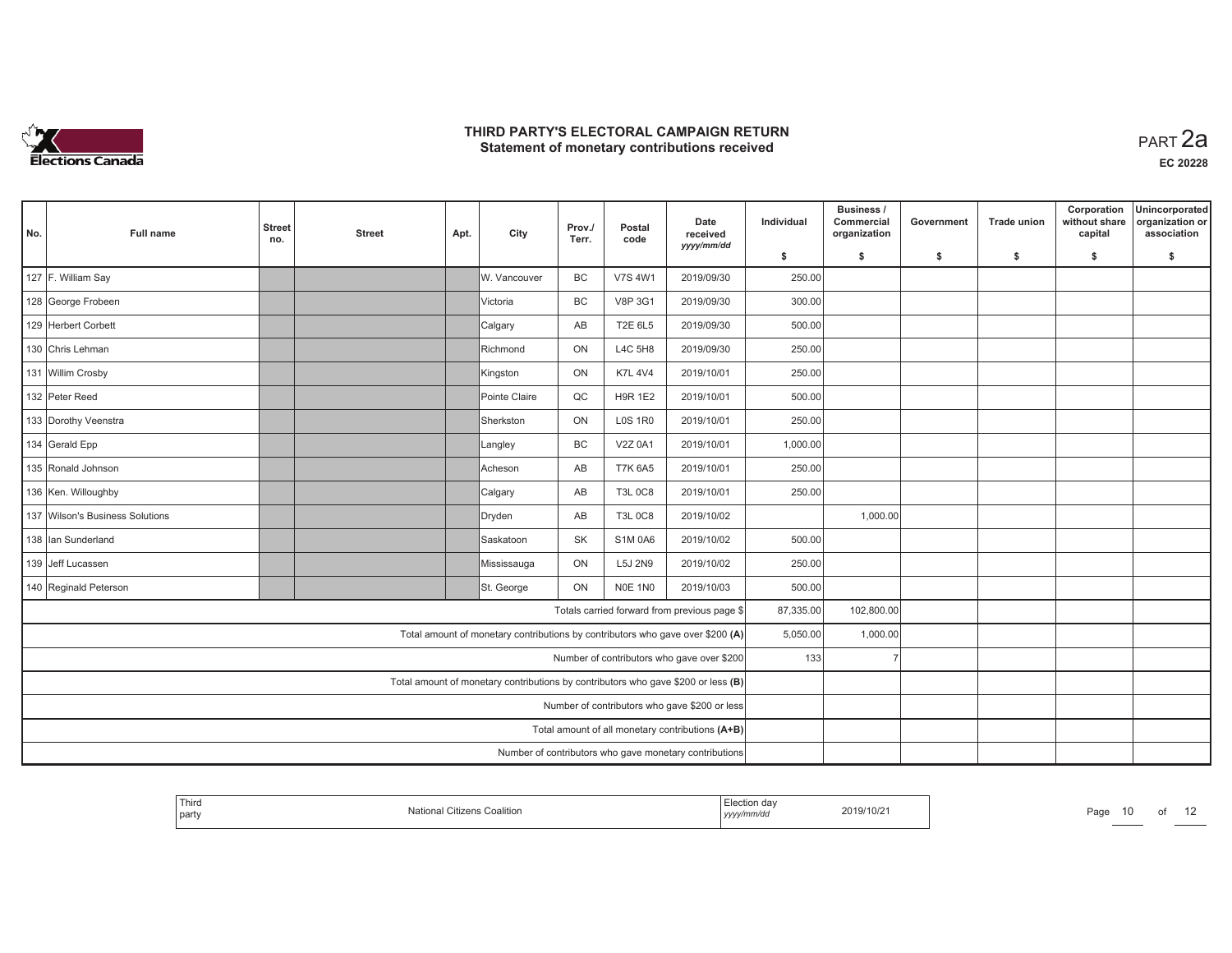

| No.                                                                  | <b>Full name</b>                                                                  | <b>Street</b><br>no. | <b>Street</b> | Apt.              | City                                                                           | Prov./<br>Terr. | Postal<br>code | Date<br>received<br>yyyy/mm/dd                         | Individual | <b>Business /</b><br>Commercial<br>organization | Government | <b>Trade union</b> | Corporation<br>without share<br>capital | Unincorporated<br>organization or<br>association |
|----------------------------------------------------------------------|-----------------------------------------------------------------------------------|----------------------|---------------|-------------------|--------------------------------------------------------------------------------|-----------------|----------------|--------------------------------------------------------|------------|-------------------------------------------------|------------|--------------------|-----------------------------------------|--------------------------------------------------|
|                                                                      |                                                                                   |                      |               |                   |                                                                                |                 |                |                                                        | \$         | s.                                              | -\$        | -\$                | \$                                      | s.                                               |
|                                                                      | 141 Magda Keith                                                                   |                      |               |                   | Chilliwack                                                                     | <b>BC</b>       | <b>V2R 0K7</b> | 2019/10/03                                             | 500.00     |                                                 |            |                    |                                         |                                                  |
|                                                                      | 142 George Sanders                                                                |                      |               | <b>Altamont</b>   | MB                                                                             | <b>R0G 0A0</b>  | 2019/10/03     | 250.00                                                 |            |                                                 |            |                    |                                         |                                                  |
|                                                                      | 143 Jim Sowa                                                                      |                      |               |                   | Wodena                                                                         | <b>SK</b>       | S0A 4J0        | 2019/10/03                                             | 250.00     |                                                 |            |                    |                                         |                                                  |
|                                                                      | 144 Grant Budgeon                                                                 |                      |               |                   | Crossfield                                                                     | AB              | <b>T0M 0S0</b> | 2019/10/07                                             | 250.00     |                                                 |            |                    |                                         |                                                  |
|                                                                      | 145 Gus Schroeder                                                                 |                      |               |                   | Edmonton                                                                       | AB              | <b>T6X 1A5</b> | 2019/10/07                                             | 500.00     |                                                 |            |                    |                                         |                                                  |
|                                                                      | 146 Maurice McCaig                                                                |                      |               |                   | Calgary                                                                        | AB              | <b>T2T 5R6</b> | 2019/10/08                                             | 1,000.00   |                                                 |            |                    |                                         |                                                  |
| <b>BC</b><br>2019/10/08<br>147 Donald Willis<br>Coquitlam<br>V3J 2G9 |                                                                                   |                      |               |                   |                                                                                | 250.00          |                |                                                        |            |                                                 |            |                    |                                         |                                                  |
|                                                                      | 148 Lynn thacker                                                                  |                      |               | Bow Island        | AB                                                                             | <b>T0K 0G0</b>  | 2019/10/08     | 300.00                                                 |            |                                                 |            |                    |                                         |                                                  |
|                                                                      | 149 Butler Brothers Supplies                                                      |                      |               | <b>Saanichton</b> | <b>BC</b>                                                                      | <b>V8M 2C5</b>  | 2019/10/09     |                                                        | 1,500.00   |                                                 |            |                    |                                         |                                                  |
|                                                                      | 150 Allen Snyder                                                                  |                      |               |                   | Meyronne                                                                       | <b>SK</b>       | S0H 3A0        | 2019/10/09                                             | 250.00     |                                                 |            |                    |                                         |                                                  |
|                                                                      | 151 Ron Smith                                                                     |                      |               |                   | Wimborne                                                                       | AB              | <b>T0M 2G0</b> | 2019/10/09                                             | 300.00     |                                                 |            |                    |                                         |                                                  |
|                                                                      | 152 Gordon Butcher                                                                |                      |               |                   | Calgary                                                                        | AB              | <b>T2X 1S3</b> | 2019/10/10                                             | 250.00     |                                                 |            |                    |                                         |                                                  |
|                                                                      | 153 Marvin Kehler                                                                 |                      |               |                   | Abbotsford                                                                     | BC              | <b>V2T 1X1</b> | 2019/10/10                                             | 2,000.00   |                                                 |            |                    |                                         |                                                  |
|                                                                      | 154 Joseph Heffernan                                                              |                      |               |                   | Toronto                                                                        | ON              | M4G 2S9        | 2019/10/10                                             | 500.00     |                                                 |            |                    |                                         |                                                  |
|                                                                      |                                                                                   |                      |               |                   |                                                                                |                 |                | Totals carried forward from previous page \$           | 92,385.00  | 103,800.00                                      |            |                    |                                         |                                                  |
|                                                                      |                                                                                   |                      |               |                   | Total amount of monetary contributions by contributors who gave over \$200 (A) |                 |                |                                                        | 6,600.00   | 1,500.00                                        |            |                    |                                         |                                                  |
| Number of contributors who gave over \$200                           |                                                                                   |                      |               |                   |                                                                                |                 |                |                                                        | 146        |                                                 |            |                    |                                         |                                                  |
|                                                                      | Total amount of monetary contributions by contributors who gave \$200 or less (B) |                      |               |                   |                                                                                |                 |                |                                                        |            |                                                 |            |                    |                                         |                                                  |
|                                                                      | Number of contributors who gave \$200 or less                                     |                      |               |                   |                                                                                |                 |                |                                                        |            |                                                 |            |                    |                                         |                                                  |
|                                                                      | Total amount of all monetary contributions (A+B)                                  |                      |               |                   |                                                                                |                 |                |                                                        |            |                                                 |            |                    |                                         |                                                  |
|                                                                      |                                                                                   |                      |               |                   |                                                                                |                 |                | Number of contributors who gave monetary contributions |            |                                                 |            |                    |                                         |                                                  |

| Third<br>party | Citizens Coalition<br>National | Election dav<br>yyyy/mm/dd | 2019/10/21 | Page |
|----------------|--------------------------------|----------------------------|------------|------|
|----------------|--------------------------------|----------------------------|------------|------|

*n*<sub>11</sub> of 12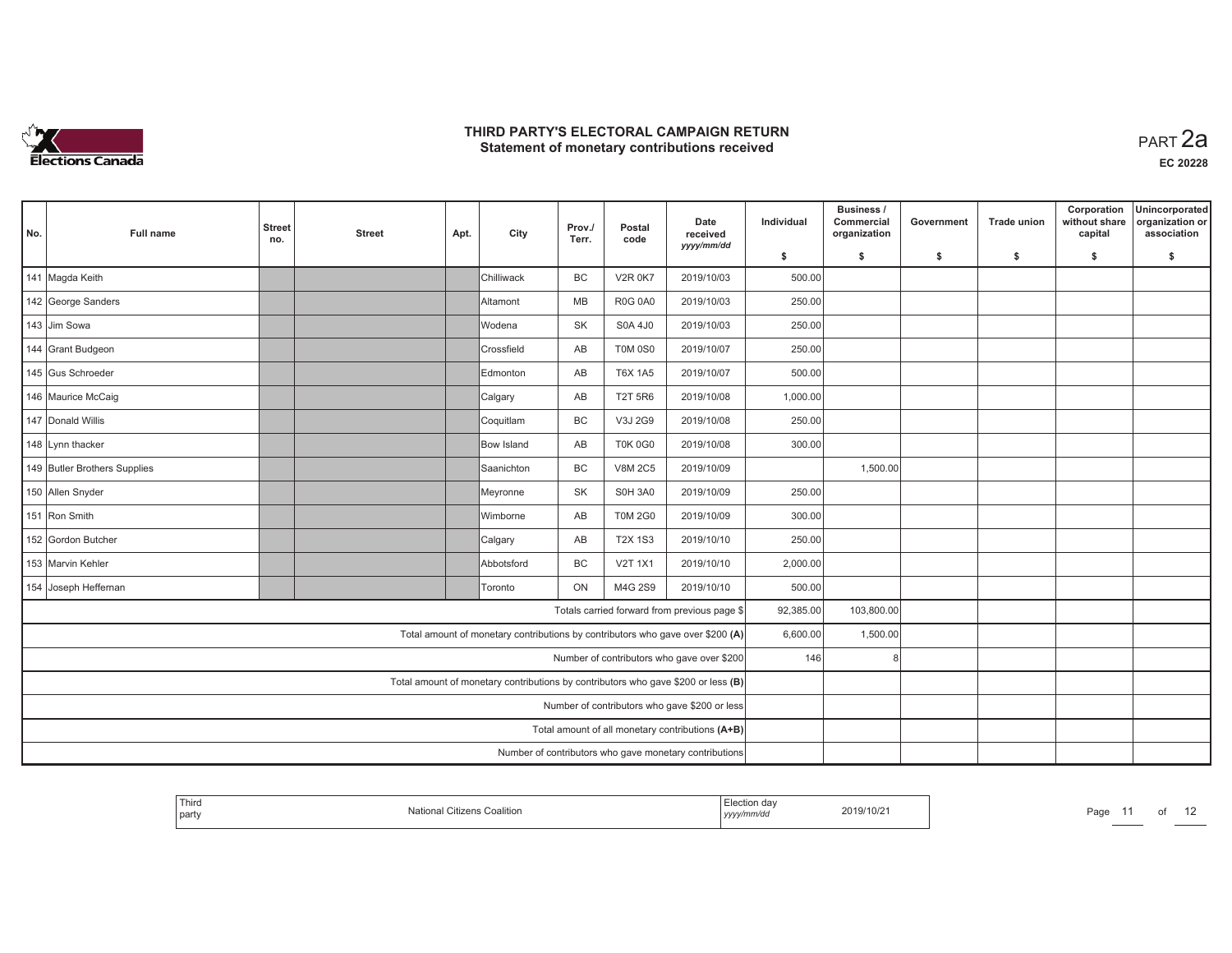

| No.                                                                              | Full name                                                                         | <b>Street</b><br>no. | <b>Street</b> | Apt.      | City                                                                           | Prov./<br>Terr. | Postal<br>code | Date<br>received<br>yyyy/mm/dd                         | Individual | Business /<br>Commercial<br>organization | Government | <b>Trade union</b> | Corporation<br>without share<br>capital | Unincorporated<br>organization or<br>association |
|----------------------------------------------------------------------------------|-----------------------------------------------------------------------------------|----------------------|---------------|-----------|--------------------------------------------------------------------------------|-----------------|----------------|--------------------------------------------------------|------------|------------------------------------------|------------|--------------------|-----------------------------------------|--------------------------------------------------|
|                                                                                  |                                                                                   |                      |               |           |                                                                                |                 |                |                                                        | \$         | s.                                       | \$         | -\$                | \$                                      | \$                                               |
|                                                                                  | 155 Robert Harper                                                                 |                      |               |           | Calgary                                                                        | AB              | <b>T2N 4G9</b> | 2019/10/15                                             | 500.00     |                                          |            |                    |                                         |                                                  |
|                                                                                  | 156 Larry Sears                                                                   |                      |               |           | Stavely                                                                        | AB              | <b>T0L 1Z0</b> | 2019/10/15                                             | 250.00     |                                          |            |                    |                                         |                                                  |
|                                                                                  | 157 Larry Fisher                                                                  |                      |               |           | Surrey                                                                         | <b>BC</b>       | <b>V3V 0C6</b> | 2019/10/15                                             | 5,000.00   |                                          |            |                    |                                         |                                                  |
|                                                                                  | 158 Frederick Smith                                                               |                      |               |           | London                                                                         | ON              | <b>N6G 5M7</b> | 2019/10/15                                             | 300.00     |                                          |            |                    |                                         |                                                  |
|                                                                                  | 159 Victor Walls                                                                  |                      |               |           | Red Deer                                                                       | AB              | <b>T4P 1A7</b> | 2019/10/15                                             | 1,000.00   |                                          |            |                    |                                         |                                                  |
|                                                                                  | 160 Peter McKeen                                                                  |                      |               |           | Calgary                                                                        | AB              | <b>T2Z 0N4</b> | 2019/10/15                                             | 300.00     |                                          |            |                    |                                         |                                                  |
| <b>BC</b><br>2019/10/16<br>161 Warren Bernard<br><b>Tofino</b><br><b>V0R 2Z0</b> |                                                                                   |                      |               |           |                                                                                | 250.00          |                |                                                        |            |                                          |            |                    |                                         |                                                  |
| 162 Owen Jones                                                                   |                                                                                   |                      |               | Foothills | AB                                                                             | T1S 5A5         | 2019/10/16     | 250.00                                                 |            |                                          |            |                    |                                         |                                                  |
| 163 Barbara Love-Gleissner                                                       |                                                                                   |                      | Parkville     | <b>BC</b> | <b>V2P 2K1</b>                                                                 | 2019/10/16      | 250.00         |                                                        |            |                                          |            |                    |                                         |                                                  |
|                                                                                  | 164 James Martin                                                                  |                      |               |           | Lake Christina                                                                 | <b>BC</b>       | <b>V0H 1E0</b> | 2019/10/17                                             | 1,000.00   |                                          |            |                    |                                         |                                                  |
|                                                                                  | 165 John Nelson                                                                   |                      |               |           | Fort Frances                                                                   | ON              | <b>P9A 3R2</b> | 2019/10/21                                             | 250.00     |                                          |            |                    |                                         |                                                  |
|                                                                                  | 166 Scott MacKay                                                                  |                      |               |           | St. Marys                                                                      | ON              | <b>N4X 1C8</b> | 2019/10/21                                             | 250.00     |                                          |            |                    |                                         |                                                  |
|                                                                                  | 167 Bernard Melloul                                                               |                      |               |           | Waterloo                                                                       | ON              | <b>N2V 2B5</b> | 2019/10/21                                             | 500.00     |                                          |            |                    |                                         |                                                  |
|                                                                                  | 168 Alfred Weimann                                                                |                      |               |           | Sherwood Park                                                                  | AB              | <b>T8H 2T2</b> | 2019/10/22                                             | 500.00     |                                          |            |                    |                                         |                                                  |
|                                                                                  |                                                                                   |                      |               |           |                                                                                |                 |                | Totals carried forward from previous page \$           | 98,985.00  | 105,300.00                               |            |                    |                                         |                                                  |
|                                                                                  |                                                                                   |                      |               |           | Total amount of monetary contributions by contributors who gave over \$200 (A) |                 |                |                                                        | 10,600.00  |                                          |            |                    |                                         |                                                  |
|                                                                                  | Number of contributors who gave over \$200                                        |                      |               |           |                                                                                |                 |                |                                                        | 160        | 8                                        |            |                    |                                         |                                                  |
|                                                                                  | Total amount of monetary contributions by contributors who gave \$200 or less (B) |                      |               |           |                                                                                |                 |                |                                                        | 75,444.00  |                                          |            |                    |                                         |                                                  |
|                                                                                  |                                                                                   |                      |               |           |                                                                                |                 |                | Number of contributors who gave \$200 or less          | 962        |                                          |            |                    |                                         |                                                  |
|                                                                                  |                                                                                   |                      |               |           |                                                                                |                 |                | Total amount of all monetary contributions (A+B)       | 185,029.00 | 105,300.00                               |            |                    |                                         |                                                  |
|                                                                                  |                                                                                   |                      |               |           |                                                                                |                 |                | Number of contributors who gave monetary contributions | 1,122      |                                          |            |                    |                                         |                                                  |

| Third<br>' party |  | . | 9/10/2<br>the contract of the contract of the contract of | ∩פ⊂ |  |  |
|------------------|--|---|-----------------------------------------------------------|-----|--|--|
|------------------|--|---|-----------------------------------------------------------|-----|--|--|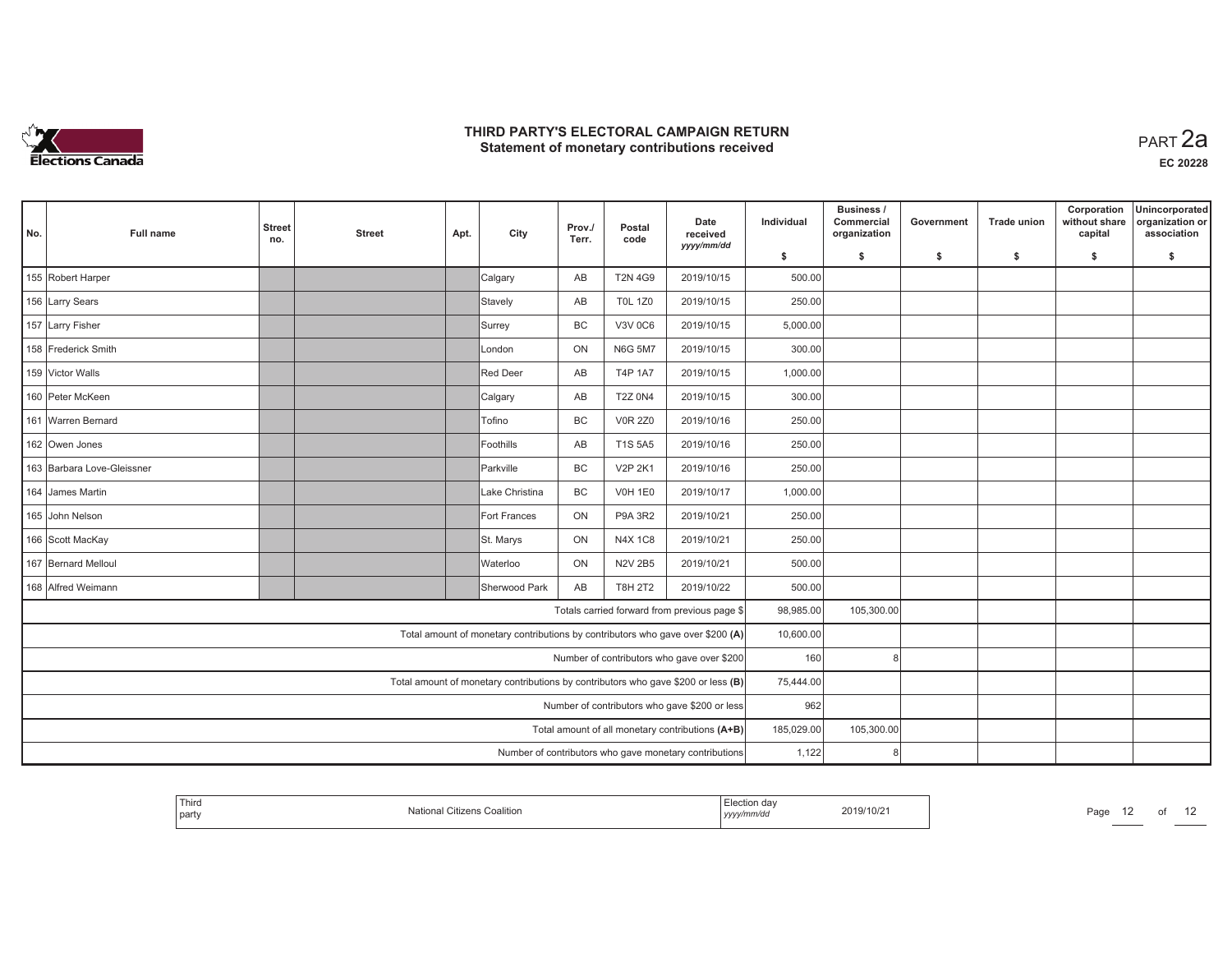

1 of 1

|                                            | No.                                                                                     | Full name | <b>Street</b><br>no. | <b>Street</b> | Apt. | City | Prov./<br>Terr. | Postal<br>code | Date<br>received<br>yyyy/mm/dd                                                     | Individual | <b>Business /</b><br>Commercial<br>organization | Government | Trade union | Corporation<br>capital | Unincorporated<br>without share organization or<br>association |
|--------------------------------------------|-----------------------------------------------------------------------------------------|-----------|----------------------|---------------|------|------|-----------------|----------------|------------------------------------------------------------------------------------|------------|-------------------------------------------------|------------|-------------|------------------------|----------------------------------------------------------------|
|                                            |                                                                                         |           |                      |               |      |      |                 |                |                                                                                    | \$         | \$                                              | \$         | \$          | \$                     | \$                                                             |
|                                            |                                                                                         |           |                      |               |      |      |                 |                |                                                                                    |            |                                                 |            |             |                        |                                                                |
|                                            |                                                                                         |           |                      |               |      |      |                 |                |                                                                                    |            |                                                 |            |             |                        |                                                                |
|                                            |                                                                                         |           |                      |               |      |      |                 |                |                                                                                    |            |                                                 |            |             |                        |                                                                |
|                                            |                                                                                         |           |                      |               |      |      |                 |                |                                                                                    |            |                                                 |            |             |                        |                                                                |
|                                            |                                                                                         |           |                      |               |      |      |                 |                |                                                                                    |            |                                                 |            |             |                        |                                                                |
|                                            |                                                                                         |           |                      |               |      |      |                 |                |                                                                                    |            |                                                 |            |             |                        |                                                                |
|                                            |                                                                                         |           |                      |               |      |      |                 |                |                                                                                    |            |                                                 |            |             |                        |                                                                |
|                                            |                                                                                         |           |                      |               |      |      |                 |                |                                                                                    |            |                                                 |            |             |                        |                                                                |
|                                            |                                                                                         |           |                      |               |      |      |                 |                |                                                                                    |            |                                                 |            |             |                        |                                                                |
|                                            |                                                                                         |           |                      |               |      |      |                 |                |                                                                                    |            |                                                 |            |             |                        |                                                                |
|                                            |                                                                                         |           |                      |               |      |      |                 |                |                                                                                    |            |                                                 |            |             |                        |                                                                |
|                                            |                                                                                         |           |                      |               |      |      |                 |                |                                                                                    |            |                                                 |            |             |                        |                                                                |
|                                            |                                                                                         |           |                      |               |      |      |                 |                |                                                                                    |            |                                                 |            |             |                        |                                                                |
|                                            |                                                                                         |           |                      |               |      |      |                 |                |                                                                                    |            |                                                 |            |             |                        |                                                                |
|                                            |                                                                                         |           |                      |               |      |      |                 |                | Totals carried forward from previous page \$                                       |            |                                                 |            |             |                        |                                                                |
|                                            |                                                                                         |           |                      |               |      |      |                 |                |                                                                                    |            |                                                 |            |             |                        |                                                                |
|                                            |                                                                                         |           |                      |               |      |      |                 |                | Total amount of non-monetary contributions by contributors who gave over \$200 (A) |            |                                                 |            |             |                        |                                                                |
| Number of contributors who gave over \$200 |                                                                                         |           |                      |               |      |      |                 |                |                                                                                    |            |                                                 |            |             |                        |                                                                |
|                                            | Total amount of non-monetary contributions by contributors who gave \$200 or less $(B)$ |           |                      |               |      |      |                 |                |                                                                                    |            |                                                 |            |             |                        |                                                                |
|                                            | Number of contributors who gave \$200 or less                                           |           |                      |               |      |      |                 |                |                                                                                    |            |                                                 |            |             |                        |                                                                |
|                                            | Total amount of all non-monetary contributions (A+B)                                    |           |                      |               |      |      |                 |                |                                                                                    |            |                                                 |            |             |                        |                                                                |
|                                            |                                                                                         |           |                      |               |      |      |                 |                | Number of contributors who gave non-monetary contributions                         |            |                                                 |            |             |                        |                                                                |

| Third<br>Citizen<br>⊧ Coalition<br>Nationa<br>part | $-2$<br>люл<br>2019/10/21<br>.<br>wuc<br>,,,, | Page |
|----------------------------------------------------|-----------------------------------------------|------|
|----------------------------------------------------|-----------------------------------------------|------|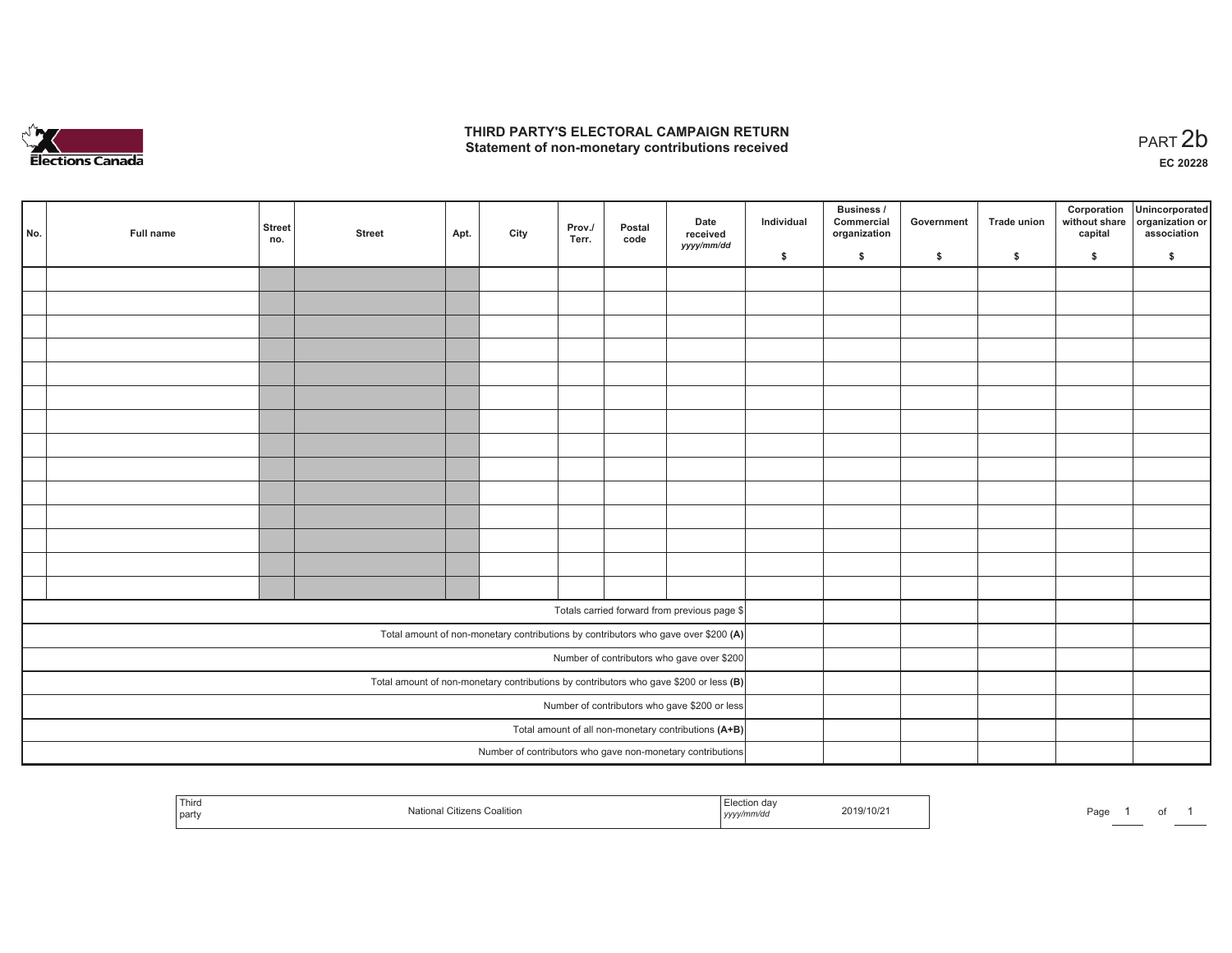

## **THIRD PARTY'S ELECTORAL CAMPAIGN RETURN STATE:** PERSON SELECTORAL CAMPAIGN RETURN<br>
Statement of operating loans received

**EC 20228**

|                                                                 | No. | Full name | <b>Street</b><br>no. | <b>Street</b> | Apt. | City | Prov./<br>Terr. | Postal<br>code | Date<br>received                                             | Individual | Business /<br>Commercial<br>organization | Government | <b>Trade union</b> | Corporation<br>capital | Unincorporated<br>without share organization or<br>association |
|-----------------------------------------------------------------|-----|-----------|----------------------|---------------|------|------|-----------------|----------------|--------------------------------------------------------------|------------|------------------------------------------|------------|--------------------|------------------------|----------------------------------------------------------------|
|                                                                 |     |           |                      |               |      |      |                 |                | yyyy/mm/dd                                                   | \$         | \$                                       | \$         | \$                 | \$                     | \$                                                             |
|                                                                 |     |           |                      |               |      |      |                 |                |                                                              |            |                                          |            |                    |                        |                                                                |
|                                                                 |     |           |                      |               |      |      |                 |                |                                                              |            |                                          |            |                    |                        |                                                                |
|                                                                 |     |           |                      |               |      |      |                 |                |                                                              |            |                                          |            |                    |                        |                                                                |
|                                                                 |     |           |                      |               |      |      |                 |                |                                                              |            |                                          |            |                    |                        |                                                                |
|                                                                 |     |           |                      |               |      |      |                 |                |                                                              |            |                                          |            |                    |                        |                                                                |
|                                                                 |     |           |                      |               |      |      |                 |                |                                                              |            |                                          |            |                    |                        |                                                                |
|                                                                 |     |           |                      |               |      |      |                 |                |                                                              |            |                                          |            |                    |                        |                                                                |
|                                                                 |     |           |                      |               |      |      |                 |                |                                                              |            |                                          |            |                    |                        |                                                                |
|                                                                 |     |           |                      |               |      |      |                 |                |                                                              |            |                                          |            |                    |                        |                                                                |
|                                                                 |     |           |                      |               |      |      |                 |                |                                                              |            |                                          |            |                    |                        |                                                                |
|                                                                 |     |           |                      |               |      |      |                 |                |                                                              |            |                                          |            |                    |                        |                                                                |
|                                                                 |     |           |                      |               |      |      |                 |                |                                                              |            |                                          |            |                    |                        |                                                                |
|                                                                 |     |           |                      |               |      |      |                 |                |                                                              |            |                                          |            |                    |                        |                                                                |
|                                                                 |     |           |                      |               |      |      |                 |                |                                                              |            |                                          |            |                    |                        |                                                                |
|                                                                 |     |           |                      |               |      |      |                 |                | Totals carried forward from previous page \$                 |            |                                          |            |                    |                        |                                                                |
|                                                                 |     |           |                      |               |      |      |                 |                | Total amount of loans by lenders who provided over \$200 (A) |            |                                          |            |                    |                        |                                                                |
|                                                                 |     |           |                      |               |      |      |                 |                | Number of lenders who provided over \$200                    |            |                                          |            |                    |                        |                                                                |
| Total amount of loans by lenders who provided \$200 or less (B) |     |           |                      |               |      |      |                 |                |                                                              |            |                                          |            |                    |                        |                                                                |
| Number of lenders who provided \$200 or less                    |     |           |                      |               |      |      |                 |                |                                                              |            |                                          |            |                    |                        |                                                                |
| Total amount of all loans (A+B)                                 |     |           |                      |               |      |      |                 |                |                                                              |            |                                          |            |                    |                        |                                                                |
|                                                                 |     |           |                      |               |      |      |                 |                | Number of all lenders who provided loans                     |            |                                          |            |                    |                        |                                                                |

| Third<br>party | Nati.<br>i ∪oalition | Election day<br>2019/10/2<br>yyyy/mm/dd | Pagu |
|----------------|----------------------|-----------------------------------------|------|
|----------------|----------------------|-----------------------------------------|------|

of 1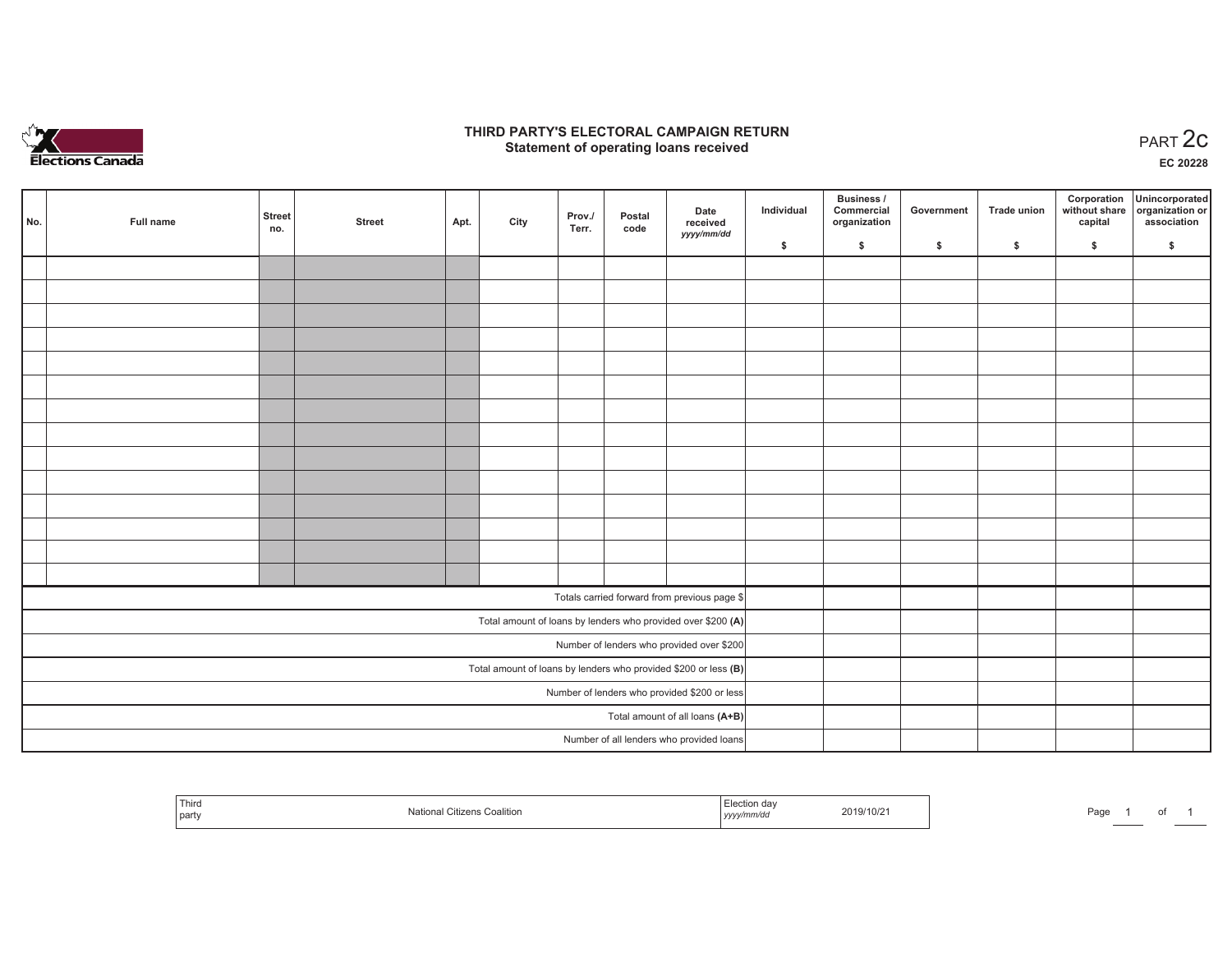# **Elections Canada**

# **THIRD PARTY'S ELECTORAL CAMPAIGN RETURN Summary of inflows**

| PART <sub>2d</sub> |
|--------------------|
| EC 20228           |

٦

| No.   | Type of contributor / lender                 | <b>Monetary</b><br>contributions<br>(Part 2a) | Non-monetary<br>contributions<br>(Part 2b) | Loans<br>(Part 2c) | <b>Total</b> | Number of<br>contributors and<br>lenders |
|-------|----------------------------------------------|-----------------------------------------------|--------------------------------------------|--------------------|--------------|------------------------------------------|
|       |                                              | \$                                            | \$                                         | \$                 | \$           |                                          |
| 1.    | Individuals                                  | 185,029.00                                    |                                            |                    | 185,029.00   | 1,122                                    |
| 2.    | Businesses / Commercial organizations        | 105,300.00                                    |                                            |                    | 105,300.00   | 8                                        |
| 3.    | Governments                                  |                                               |                                            |                    |              |                                          |
| 4.    | Trade unions                                 |                                               |                                            |                    |              |                                          |
| 5.    | Corporations without share capital           |                                               |                                            |                    |              |                                          |
| 6.    | Unincorporated organizations or associations |                                               |                                            |                    |              |                                          |
| 7.    | Total (items 1 to 6)                         | 290,329.00                                    |                                            |                    | 290,329.00   | 1,130                                    |
| Total |                                              |                                               |                                            |                    |              |                                          |
| 8.    | Amount of third party's resources used       |                                               |                                            |                    |              |                                          |
| 9.    | Grand total (items 7 and 8)                  | 290,329.00                                    |                                            |                    | 290,329.00   | 1,130                                    |

| Third<br>party | $\sim$<br>Mational ⊆<br>l Citizens Coalition | -<br>ection dav<br>yyyy/mm/dd<br><i>yyyy</i> | 2019/10/21 |
|----------------|----------------------------------------------|----------------------------------------------|------------|
|----------------|----------------------------------------------|----------------------------------------------|------------|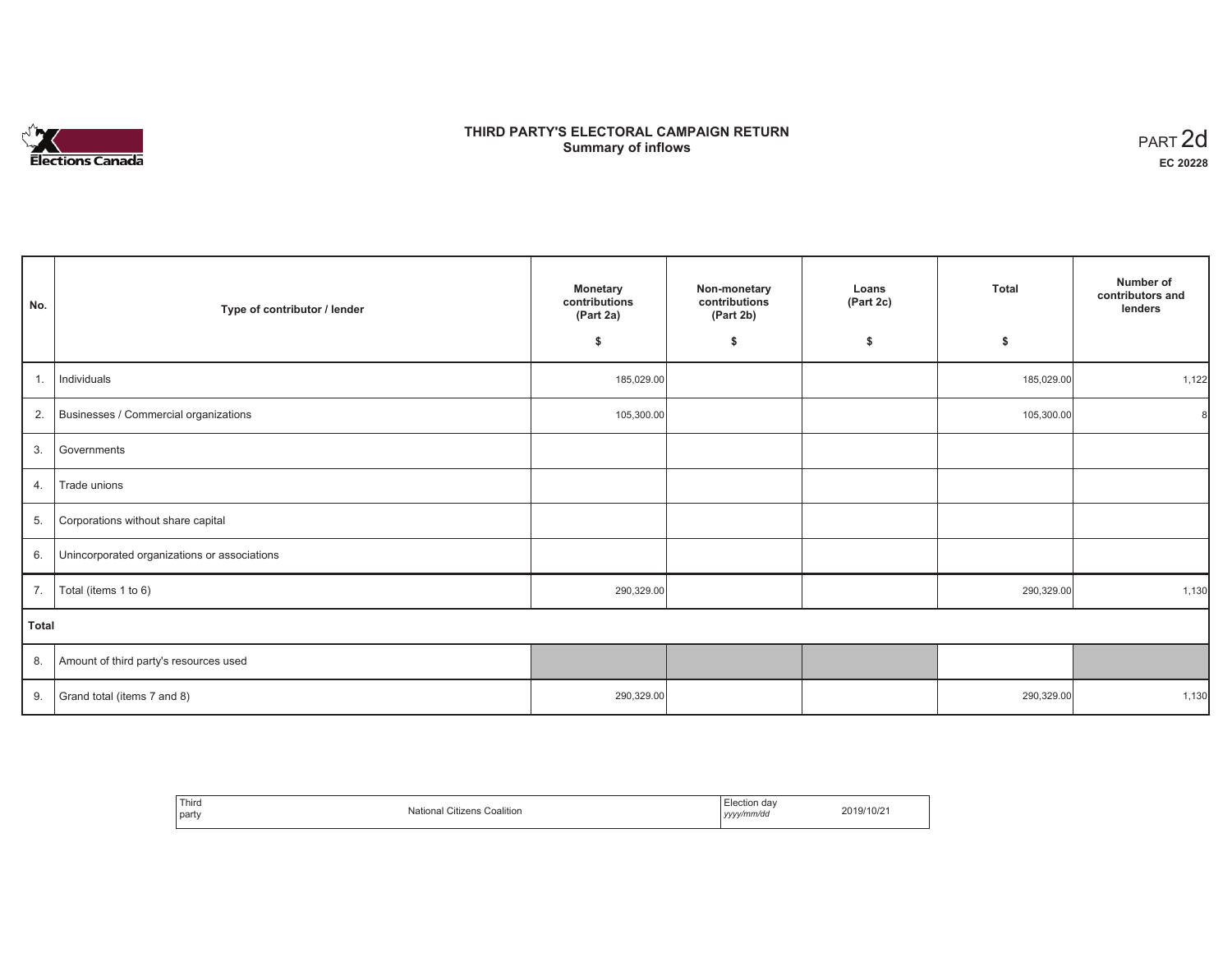

## **THIRD PARTY'S ELECTORAL CAMPAIGN RETURN Statement of expenses incurred for regulated activities that take place during the pre-election period**  *(Only applicable to a fixed-date general election)*

 $_{\sf PART}$ 3a **EC 20228**

| No.            | Date<br>incurred<br>yyyy/mm/dd | <b>ED Code</b><br>(if applicable) | Supplier      | <b>Expense type</b> | Expense<br>category | <b>Expense</b><br>subcategory | <b>Starting date</b><br>of activity,<br>advertisement<br>or survey<br>yyyy/mm/dd | <b>Ending date</b><br>of activity,<br>advertisement<br>or survey<br>yyyy/mm/dd | Place of activity or<br>advertisement        | <b>Expense amount</b><br>\$ |
|----------------|--------------------------------|-----------------------------------|---------------|---------------------|---------------------|-------------------------------|----------------------------------------------------------------------------------|--------------------------------------------------------------------------------|----------------------------------------------|-----------------------------|
|                | 2019/08/01                     |                                   | testerdigital | production work     | video ads           |                               | 2019/08/01                                                                       | 2019/08/31                                                                     | Facebook                                     | 2,825.00                    |
|                |                                |                                   |               |                     |                     |                               |                                                                                  |                                                                                |                                              |                             |
| $\overline{2}$ | 2019/08/08                     |                                   | Facebook      | web ad              | web link ad         |                               | 2019/08/08                                                                       | 2019/08/11                                                                     | across Canada                                | 150.00                      |
| 3              | 2019/08/08                     |                                   | Facebook      | web ad              | web link ad         |                               | 2019/08/08                                                                       | 2019/08/10                                                                     | across Canada                                | 50.00                       |
| $\overline{4}$ | 2019/08/09                     |                                   | Facebook      | web ad              | web link ad         |                               | 2019/08/09                                                                       | 2019/08/10                                                                     | across Canada                                | 25.00                       |
| 5              | 2019/08/12                     |                                   | Facebook      | web ad              | web link ad         |                               | 2019/08/12                                                                       | 2019/08/14                                                                     | across Canada                                | 45.00                       |
| 6              | 2019/08/14                     |                                   | Facebook      | web ad              | web link ad         |                               | 2019/08/14                                                                       | 2019/08/15                                                                     | across Canada                                | 50.00                       |
| $\overline{7}$ | 2019/08/15                     |                                   | Facebook      | web ad              | video ad            |                               | 2019/08/15                                                                       | 2019/08/21                                                                     | across Canada                                | 309.33                      |
| 8              | 2019/08/15                     |                                   | Facebook      | web ad              | video ad            |                               | 2019/08/15                                                                       | 2019/08/17                                                                     | across Canada                                | 1.71                        |
| 9              | 2019/08/16                     |                                   | Facebook      | web ad              | web link ad         |                               | 2019/08/16                                                                       | 2019/08/19                                                                     | across Canada                                | 50.00                       |
| 10             | 2019/08/19                     |                                   | Facebook      | web ad              | video ad            |                               | 2019/08/19                                                                       | 2019/08/24                                                                     | across Canada                                | 170.00                      |
| 11             | 2019/08/22                     |                                   | Facebook      | web ad              | web link ad         |                               | 2019/08/22                                                                       | 2019/08/25                                                                     | AB, BC, PE, NB, NS, MB, N                    | 50.00                       |
| 12             | 2019/08/23                     |                                   | Facebook      | web ad              | web link ad         |                               | 2019/08/23                                                                       | 2019/08/25                                                                     | across Canada                                | 50.00                       |
| 13             | 2019/08/26                     |                                   | Facebook      | web ad              | video ad            |                               | 2019/08/26                                                                       | 2019/09/12                                                                     | across Canada                                | 350.00                      |
| 14             | 2019/08/31                     |                                   | Facebook      | web ad              | web link ad         |                               | 2019/08/31                                                                       | 2019/09/12                                                                     | across Canada                                | 40.00                       |
|                |                                |                                   |               |                     |                     |                               |                                                                                  |                                                                                |                                              |                             |
|                |                                |                                   |               |                     |                     |                               |                                                                                  |                                                                                |                                              |                             |
|                |                                |                                   |               |                     |                     |                               |                                                                                  |                                                                                |                                              |                             |
|                |                                |                                   |               |                     |                     |                               |                                                                                  |                                                                                | Totals carried forward from previous page \$ |                             |
|                |                                |                                   |               |                     |                     |                               |                                                                                  |                                                                                | Total \$                                     | 4,166.04                    |

| <sup>l</sup> Third<br>$\cdots$<br>Nloti.<br>. Citizens Coalition<br>Ndll<br>l party | Election day<br>2019/10/21<br>.<br>yyyy/mm/dd | Page |
|-------------------------------------------------------------------------------------|-----------------------------------------------|------|
|-------------------------------------------------------------------------------------|-----------------------------------------------|------|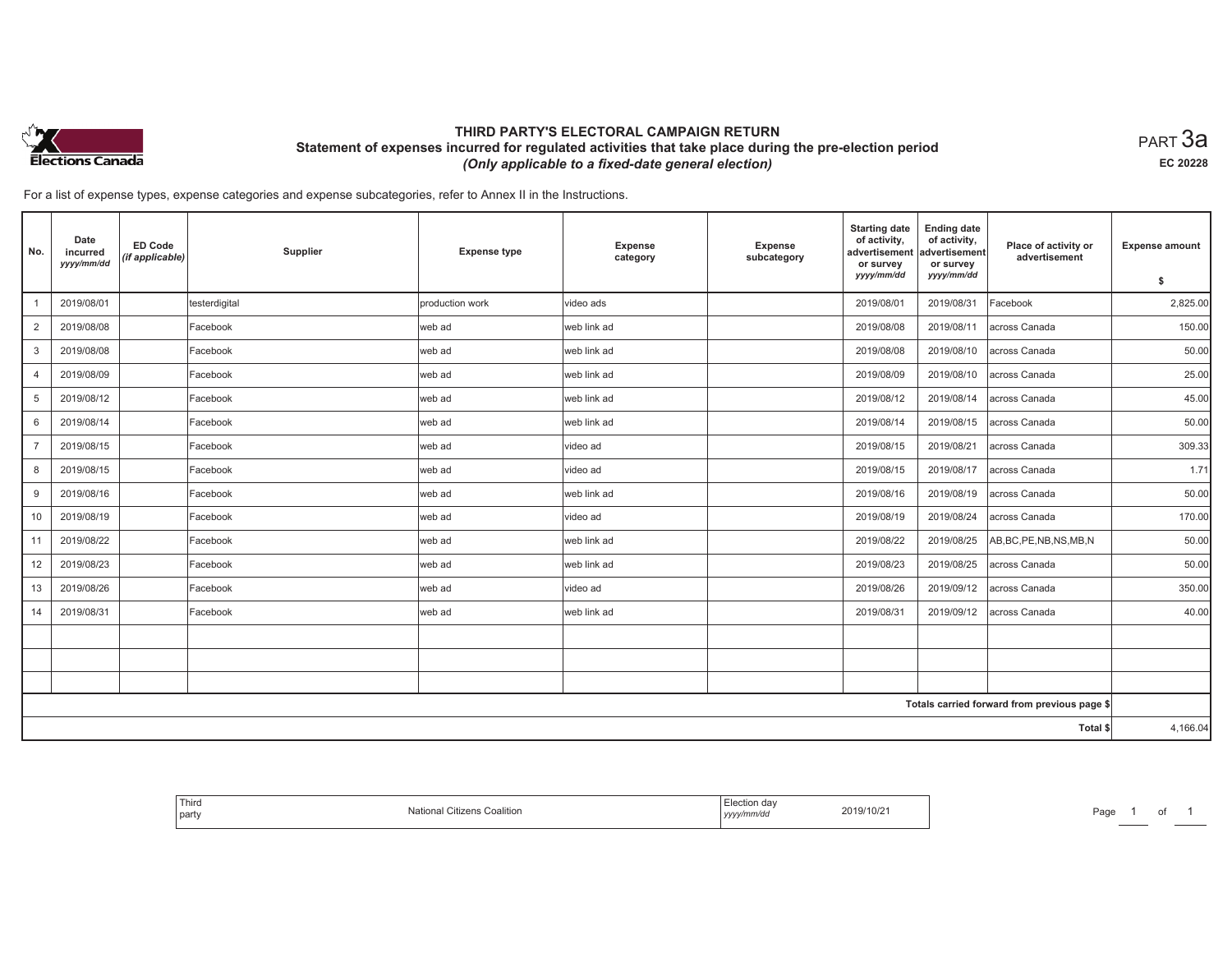

# **THIRD PARTY'S ELECTORAL CAMPAIGN RETURN Statement of expenses incurred for regulated activities that take place during the election period**<br>PART  $3\mathsf{b}$

**EC 20228**

| No.            | Date<br>incurred<br>yyyy/mm/dd | <b>ED Code</b><br>(if applicable) | Supplier      | <b>Expense type</b> | Expense<br>category | Expense<br>subcategory | <b>Starting date</b><br>of activity,<br>advertisement<br>or survey | <b>Ending date</b><br>of activity,<br>advertisement<br>or survey | Place of activity or<br>advertisement        | <b>Expense amount</b> |
|----------------|--------------------------------|-----------------------------------|---------------|---------------------|---------------------|------------------------|--------------------------------------------------------------------|------------------------------------------------------------------|----------------------------------------------|-----------------------|
|                |                                |                                   |               |                     |                     |                        | yyyy/mm/dd                                                         | yyyy/mm/dd                                                       |                                              | \$                    |
|                | 2019/09/01                     |                                   | testerdigital | production work     | video ads           |                        | 2019/09/01                                                         | 2019/09/30                                                       | Facebook                                     | 2,825.00              |
| $\overline{2}$ | 2019/09/03                     |                                   | Facebook      | web ad              | video ad            |                        | 2019/09/03                                                         | 2019/09/12                                                       | across Canada                                | 10.00                 |
| 3              | 2019/09/03                     |                                   | Facebook      | lweb ad             | Ivideo ad           |                        | 2019/09/03                                                         | 2019/09/12                                                       | across Canada                                | 690.00                |
| 4              | 2019/09/05                     |                                   | Facebook      | web ad              | web link ad         |                        | 2019/09/05                                                         | 2019/09/12                                                       | BC, NB, NS, ON                               | 200.00                |
| 5              | 2019/09/06                     |                                   | Facebook      | web ad              | web link ad         |                        | 2019/09/06                                                         | 2019/09/12                                                       | across Canada                                | 50.00                 |
| 6              | 2019/09/08                     |                                   | Facebook      | web ad              | lweb link ad        |                        | 2019/09/08                                                         | 2019/09/12                                                       | BC, NB, NS, ON                               | 99.79                 |
| $\overline{7}$ | 2019/09/09                     |                                   | Facebook      | web ad              | web link ad         |                        | 2019/09/02                                                         | 2019/09/12                                                       | BC, NB, NS, ON                               | 49.82                 |
| 8              | 2019/09/09                     |                                   | Facebook      | web ad              | web link ad         |                        | 2019/09/09                                                         | 2019/09/12                                                       | AB, BC, NB, NS, ON                           | 100.00                |
| 9              | 2019/09/10                     |                                   | Facebook      | lweb ad             | Ivideo ad           |                        | 2019/09/10                                                         | 2019/09/15                                                       | ON, BC, AB, NB, NS                           | 203.97                |
| 10             | 2019/09/10                     |                                   | Facebook      | web ad              | web link ad         |                        | 2019/09/10                                                         | 2019/09/11                                                       | ON, BC, AB, NB, NS                           | 24.23                 |
| 11             | 2019/09/10                     |                                   | Facebook      | web ad              | video ad            |                        | 2019/09/10                                                         | 2019/09/15                                                       | ON, BC, AB, NB, NA                           | 697.62                |
| 12             | 2019/09/12                     |                                   | Facebook      | lweb ad             | web link ad         |                        | 2019/09/12                                                         | 2019/09/14                                                       | ON, BC, AB, NB, NS                           | 54.70                 |
| 13             | 2019/09/12                     |                                   | Facebook      | web ad              | web link ad         |                        | 2019/09/12                                                         | 2019/09/14                                                       | ON, BC, AB, NB, NS                           | 150.00                |
| 14             | 2019/09/17                     |                                   | Facebook      | web ad              | Ivideo ad           |                        | 2019/09/17                                                         | 2019/09/23                                                       | ON, BC, AB, NS, NB                           | 650.00                |
| 15             | 2019/09/17                     |                                   | Facebook      | web ad              | web link ad         |                        | 2019/09/17                                                         | 2019/09/20                                                       | ON, BC, AB, NS, NB                           | 75.00                 |
| 16             | 2019/09/19                     |                                   | Facebook      | web ad              | video ad            |                        | 2019/09/19                                                         | 2019/09/22                                                       | ON, BC, AB, NS, NB                           | 500.00                |
| 17             | 2019/09/20                     |                                   | Facebook      | web ad              | video ad            |                        | 2019/09/20                                                         | 2019/09/23                                                       | ON, BC, AB, NS, NB                           | 499.91                |
|                |                                |                                   |               |                     |                     |                        |                                                                    |                                                                  | Totals carried forward from previous page \$ |                       |
|                |                                |                                   |               |                     |                     |                        |                                                                    |                                                                  | Total \$                                     | 6,880.04              |

| ection dav<br>19/10/21<br>Coalition<br>National<br>Citizens<br>  yyyy/mm/dd |  |
|-----------------------------------------------------------------------------|--|
|-----------------------------------------------------------------------------|--|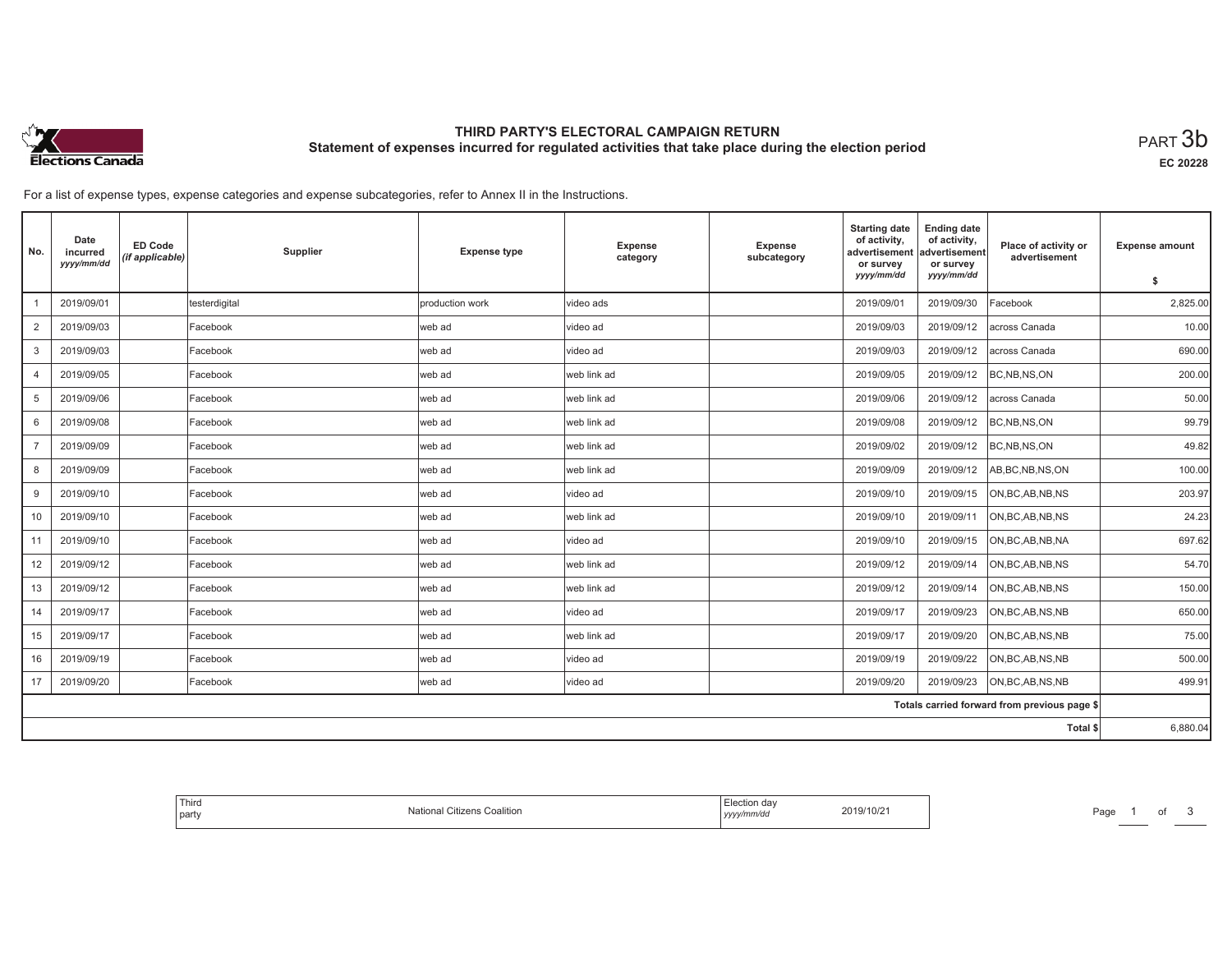

# **THIRD PARTY'S ELECTORAL CAMPAIGN RETURN Statement of expenses incurred for regulated activities that take place during the election period**<br>PART  $3\mathsf{b}$

**EC 20228**

| No. | Date<br>incurred<br>yyyy/mm/dd | <b>ED Code</b><br>(if applicable) | Supplier                    | <b>Expense type</b> | Expense<br>category | Expense<br>subcategory | <b>Starting date</b><br>of activity,<br>advertisement<br>or survey | <b>Ending date</b><br>of activity,<br>advertisement<br>or survey | Place of activity or<br>advertisement        | <b>Expense amount</b> |
|-----|--------------------------------|-----------------------------------|-----------------------------|---------------------|---------------------|------------------------|--------------------------------------------------------------------|------------------------------------------------------------------|----------------------------------------------|-----------------------|
|     |                                |                                   |                             |                     |                     |                        | yyyy/mm/dd                                                         | yyyy/mm/dd                                                       |                                              | \$                    |
| 18  | 2019/09/23                     |                                   | Facebook                    | web ad              | Ivideo ad           |                        | 2019/09/23                                                         | 2019/09/24                                                       | ON, BC, AB, NS, NB                           | 99.83                 |
| 19  | 2019/09/26                     |                                   | Facebook                    | web ad              | video ad            |                        | 2019/09/26                                                         | 2019/10/01                                                       | ON, BC, AB, SK, NB, NS                       | 580.00                |
| 20  | 2019/09/11                     |                                   | MZ Media Inc.               | <b>CFZM</b>         | Iradio ad           |                        | 2019/09/28                                                         | 2019/10/19                                                       | Kingston-Windsor, Perry                      | 4,407.00              |
| 21  | 2019/09/18                     |                                   | Corus Entertainment         | <b>CKNW</b>         | radio ad            |                        | 2019/09/23                                                         | 2019/10/20                                                       | Vancouver Island&Mainl                       | 2,288.25              |
| 22  | 2019/09/11                     |                                   | Corus Entertainment         | <b>CHQR</b>         | radio ad            |                        | 2019/09/23                                                         | 2019/10/13                                                       | Calgary north&south&su                       | 2,237.40              |
| 23  | 2019/09/11                     |                                   | Rawlco Radio Ltd.           | <b>CJME</b>         | radio ad            |                        | 2019/09/27                                                         | 2019/09/27                                                       | Regina&surrounding are                       | 559.25                |
| 24  | 2019/09/11                     |                                   | Rawlco Radio Ltd.           | <b>CKOM</b>         | radio ad            |                        | 2019/09/27                                                         | 2019/09/29                                                       | Sasktoon&surrounding a                       | 576.30                |
| 25  | 2019/09/18                     |                                   | Rogers Media Inc            | <b>CJNI</b>         | radio ad            |                        | 2019/09/30                                                         | 2019/10/20                                                       | Halifax&surrounding are                      | 1,233.96              |
| 26  | 2019/09/24                     |                                   | Acadia Broadcasting Limited | <b>CHWV</b>         | Iradio ad           |                        | 2019/09/27                                                         | 2019/10/02                                                       | SaintJohn, St Stephen&                       | 1,111.92              |
| 27  | 2019/10/01                     |                                   | Rogers Media Inc.           | <b>CFTR</b>         | radio ad            |                        | 2019/10/14                                                         | 2019/10/20                                                       | Greater Toronto Area                         | 5,650.00              |
| 28  | 2019/10/01                     |                                   | testerdigital               | production work     | video ads           |                        | 2019/10/01                                                         | 2019/10/31                                                       | Facebook                                     | 2,825.00              |
| 29  | 2019/10/02                     |                                   | Facebook                    | web ad              | video ad            |                        | 2019/10/02                                                         | 2019/10/04                                                       | ON, BC, AB, SK, NB, NS                       | 150.00                |
| 30  | 2019/10/02                     |                                   | Facebook                    | web ad              | video ad            |                        | 2019/10/02                                                         | 2019/10/08                                                       | ON, BC, AB, SK, NB, NS                       | 730.00                |
| 31  | 2019/10/09                     |                                   | Facebook                    | web ad              | video ad            |                        | 2019/10/09                                                         | 2019/10/11                                                       | ON, BC, AB, SK, NB, NS                       | 1,000.00              |
| 32  | 2019/10/11                     |                                   | Facebook                    | web ad              | video ad            |                        | 2019/10/11                                                         | 2019/10/14                                                       | Regina, Toronto&GTA                          | 82.89                 |
| 33  | 2019/10/14                     |                                   | Facebook                    | web ad              | web link ad         |                        | 2019/10/14                                                         | 2019/10/16                                                       | Regina, Toronto&GTA                          | 300.00                |
| 34  | 2019/10/16                     |                                   | Facebook                    | web ad              | video ad            |                        | 2019/10/16                                                         | 2019/10/18                                                       | Regina, Toronto&GTA                          | 2,000.00              |
|     |                                |                                   |                             |                     |                     |                        |                                                                    |                                                                  | Totals carried forward from previous page \$ | 6,880.04              |
|     |                                |                                   |                             |                     |                     |                        |                                                                    |                                                                  | Total \$                                     | 32,711.84             |

| Third<br>Election dav<br>2019/10/21<br>1.1.1<br>National Citizens<br>Coalition<br>  party<br>vyy/mm/du<br>  yyyy |
|------------------------------------------------------------------------------------------------------------------|
|------------------------------------------------------------------------------------------------------------------|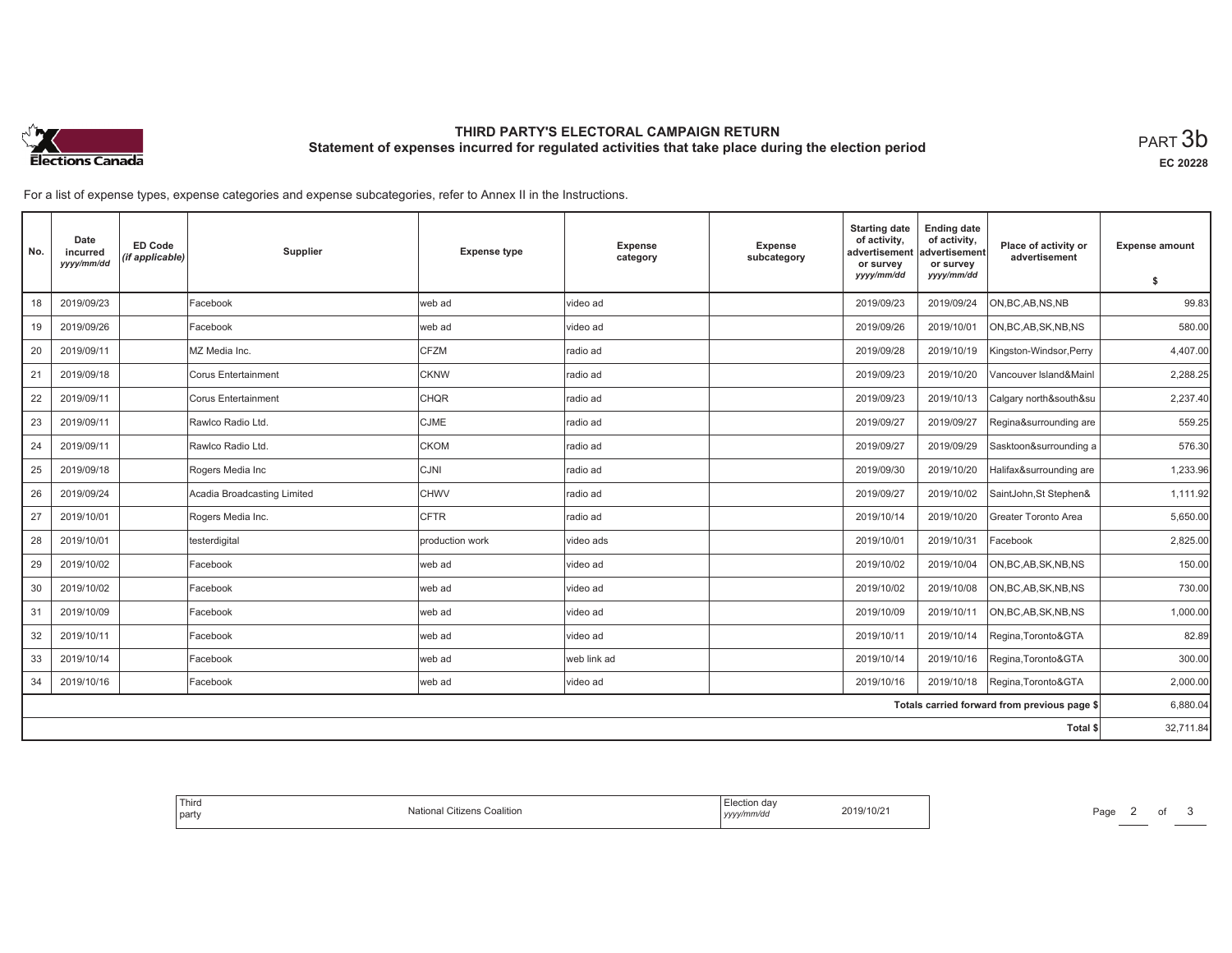

# **THIRD PARTY'S ELECTORAL CAMPAIGN RETURN Statement of expenses incurred for regulated activities that take place during the election period**<br>PART  $3\mathsf{b}$

**EC 20228**

| No. | Date<br>incurred<br>yyyy/mm/dd | <b>ED Code</b><br>(if applicable) | Supplier    | <b>Expense type</b> | Expense<br>category | Expense<br>subcategory | <b>Starting date</b><br>of activity,<br>advertisement<br>or survey<br>yyyy/mm/dd | <b>Ending date</b><br>of activity,<br>advertisement<br>or survey<br>yyyy/mm/dd | Place of activity or<br>advertisement        | <b>Expense amount</b><br>\$ |
|-----|--------------------------------|-----------------------------------|-------------|---------------------|---------------------|------------------------|----------------------------------------------------------------------------------|--------------------------------------------------------------------------------|----------------------------------------------|-----------------------------|
| 35  | 2019/10/18                     |                                   | Facebook    | web ad              | video ad            |                        | 2019/10/18                                                                       | 2019/10/19                                                                     | Regina, Toronto&GTA                          | 1,300.00                    |
| 36  | 2019/09/12                     |                                   | Technicolor | production work     | recording radio ads |                        | 2019/09/12                                                                       | 2019/09/12                                                                     | radio stations                               | 350.30                      |
| 37  | 2019/09/19                     |                                   | Technicolor | production work     | recording radio ads |                        | 2019/09/19                                                                       | 2019/09/19                                                                     | radio stations                               | 350.30                      |
|     |                                |                                   |             |                     |                     |                        |                                                                                  |                                                                                |                                              |                             |
|     |                                |                                   |             |                     |                     |                        |                                                                                  |                                                                                |                                              |                             |
|     |                                |                                   |             |                     |                     |                        |                                                                                  |                                                                                |                                              |                             |
|     |                                |                                   |             |                     |                     |                        |                                                                                  |                                                                                |                                              |                             |
|     |                                |                                   |             |                     |                     |                        |                                                                                  |                                                                                |                                              |                             |
|     |                                |                                   |             |                     |                     |                        |                                                                                  |                                                                                |                                              |                             |
|     |                                |                                   |             |                     |                     |                        |                                                                                  |                                                                                |                                              |                             |
|     |                                |                                   |             |                     |                     |                        |                                                                                  |                                                                                |                                              |                             |
|     |                                |                                   |             |                     |                     |                        |                                                                                  |                                                                                |                                              |                             |
|     |                                |                                   |             |                     |                     |                        |                                                                                  |                                                                                |                                              |                             |
|     |                                |                                   |             |                     |                     |                        |                                                                                  |                                                                                |                                              |                             |
|     |                                |                                   |             |                     |                     |                        |                                                                                  |                                                                                |                                              |                             |
|     |                                |                                   |             |                     |                     |                        |                                                                                  |                                                                                |                                              |                             |
|     |                                |                                   |             |                     |                     |                        |                                                                                  |                                                                                |                                              |                             |
|     |                                |                                   |             |                     |                     |                        |                                                                                  |                                                                                | Totals carried forward from previous page \$ | 32,711.84                   |
|     |                                |                                   |             |                     |                     |                        |                                                                                  |                                                                                | Total \$                                     | 34,712.14                   |

| Third<br><b>Citizens Coalition</b><br>part<br>ivalional. | . <u>. .</u><br>Election day<br>2019/10/21<br>.<br>yyyy/mm/dd | Page<br>. . |
|----------------------------------------------------------|---------------------------------------------------------------|-------------|
|----------------------------------------------------------|---------------------------------------------------------------|-------------|